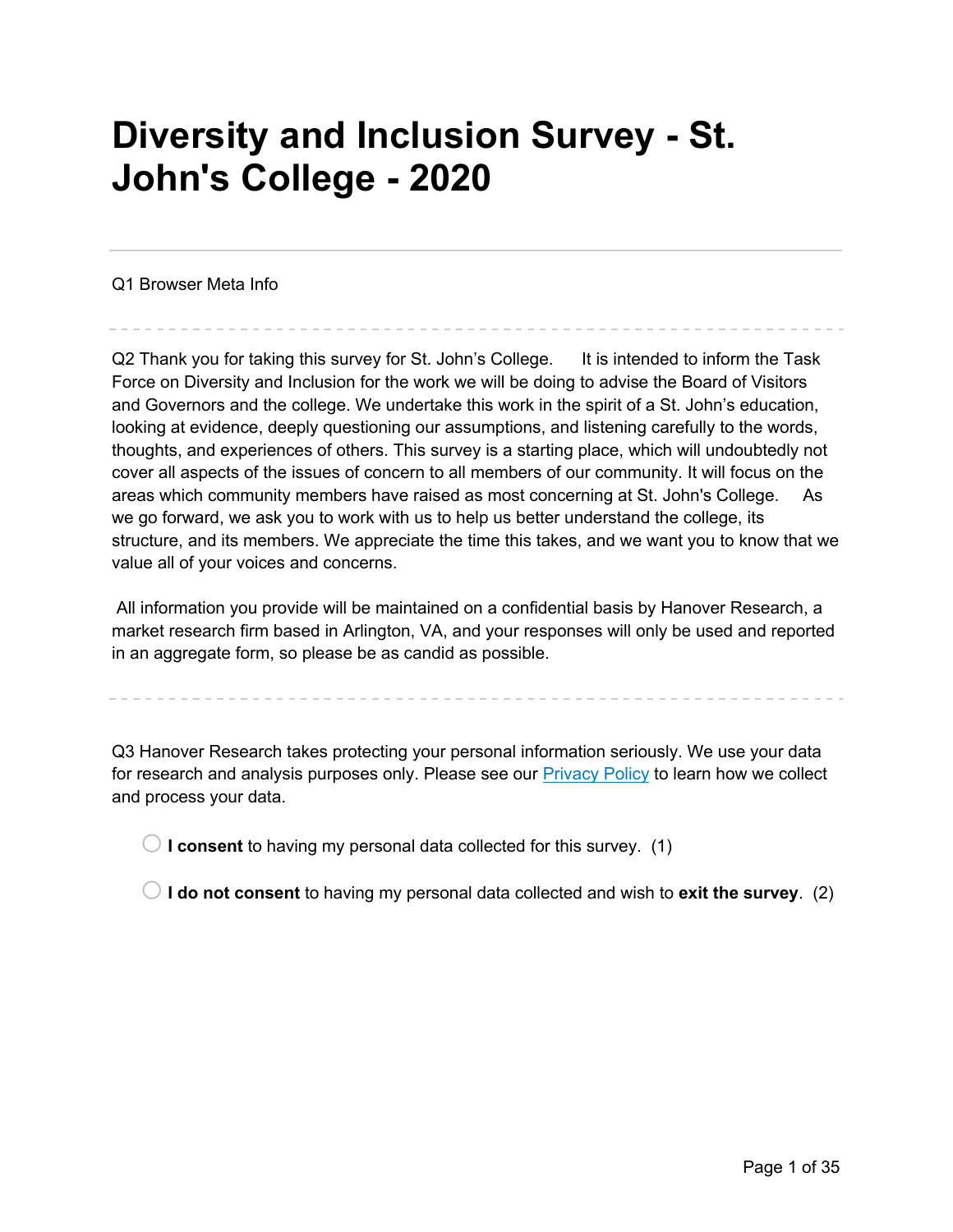#### **Start of Block: Introduction and Screeners**

Q4 As you fill out the survey, there are some terms that may have many different meanings to each of us. We start with some brief working definitions that may not capture all aspects for all groups, but we view these as a reasonable place from which to start our discussion.

We consider **Diversity** here to be the variety of similarities and differences among people, including but not limited to: gender, gender identity, ethnicity, race, sexual orientation, culture, religion, disability, mental health, political views, and socioeconomic background.

**Inclusion** is a dynamic state of operating in which diversity is leveraged to create a fair, healthy, and highly successful community.

Because this survey is the first of its kind issued by the college, we have attempted a broad exploration of issues of diversity and inclusion in our community.

This approach is also important to identify areas where various groups may have similar or different experiences from one another.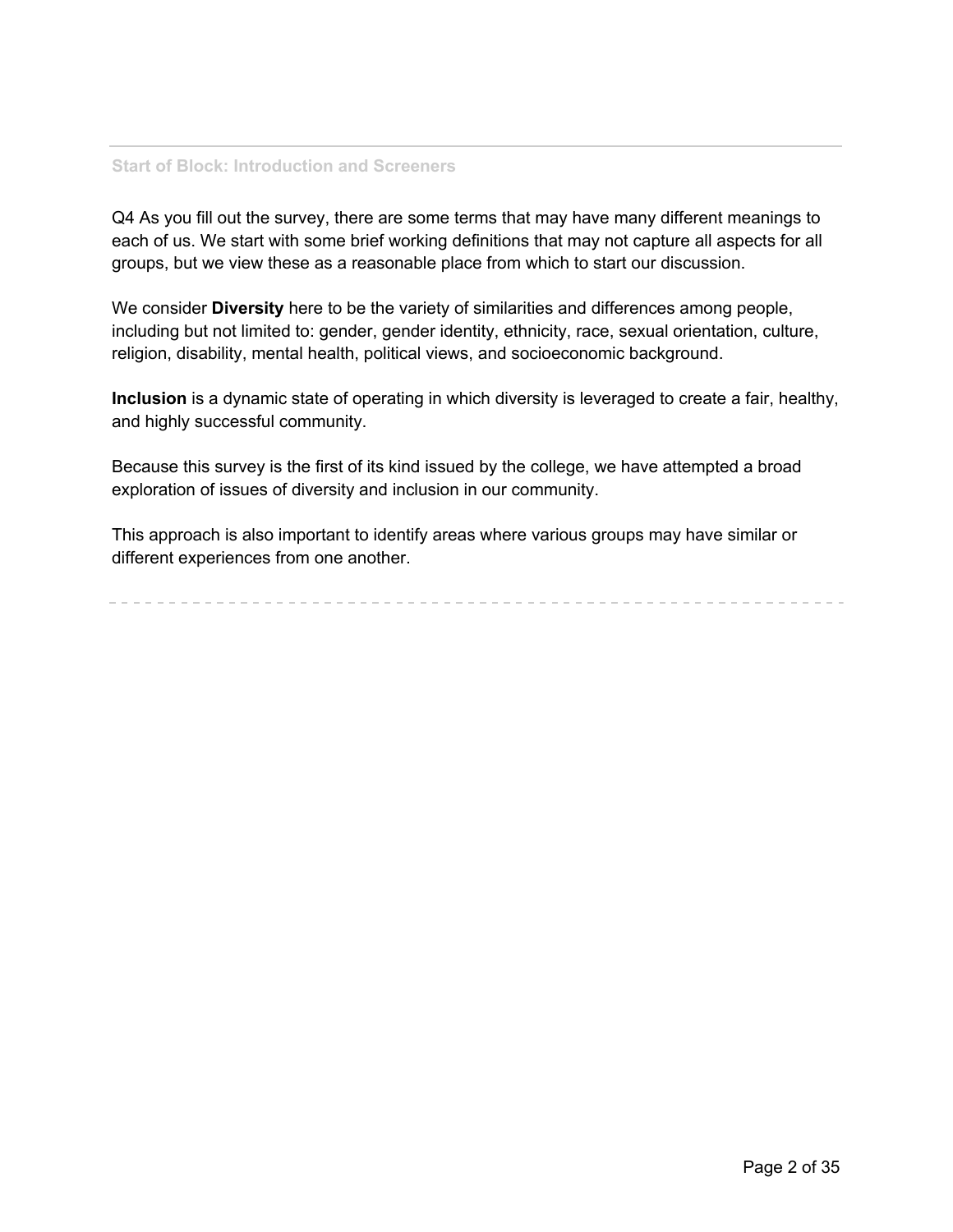Q5 What is your primary role within the St. John's Community? *Please select only one option. If you are currently employed with the college and also an alum, please pick your current role with the college. If you have been a student in multiple programs, please pick the most recent.*

 $\bigcirc$  Tutor (2)

 $\bigcirc$  Staff (3)

 $\bigcirc$  Undergraduate Student (5)

 $\bigcirc$  Graduate Institute Student (Liberal Arts) (6)

 $\bigcirc$  Graduate Institute Student (Eastern Classics) (15)

 $\bigcirc$  Degreed Alumni (Undergrad) (7)

 $\bigcirc$  Non-Degreed Alumni (Undergrad) (8)

 $\bigcirc$  Degreed Alumni (Graduate Institute) (9)

 $\bigcirc$  Non-Degreed Alumni (Graduate Institute) (10)

 $\bigcirc$  Degreed Alumni (Eastern Classics) (11)

 $\bigcirc$  Non-Degreed Alumni (Eastern Classics) (12)

 $\mathcal{L}_\text{max}$  and  $\mathcal{L}_\text{max}$  and  $\mathcal{L}_\text{max}$  and  $\mathcal{L}_\text{max}$  and  $\mathcal{L}_\text{max}$ 

 $\bigcirc$  Other (please specify): (13)

 $\bigcirc$  None of the above (14)

*Display This Question: If Staff*

Q6 Which of the following best describes your role within the St. John's Community?

 $\bigcirc$  Administration and other offices (e.g., admissions, business office, dean's office, financial aid)

 $\bigcirc$  Student and campus services (e.g., residential life, bookstore, student health, IT)

 $\bigcirc$  Facilities support and security (e.g., B&G, CET, campus security, food services)

**End of Block: Introduction and Screeners**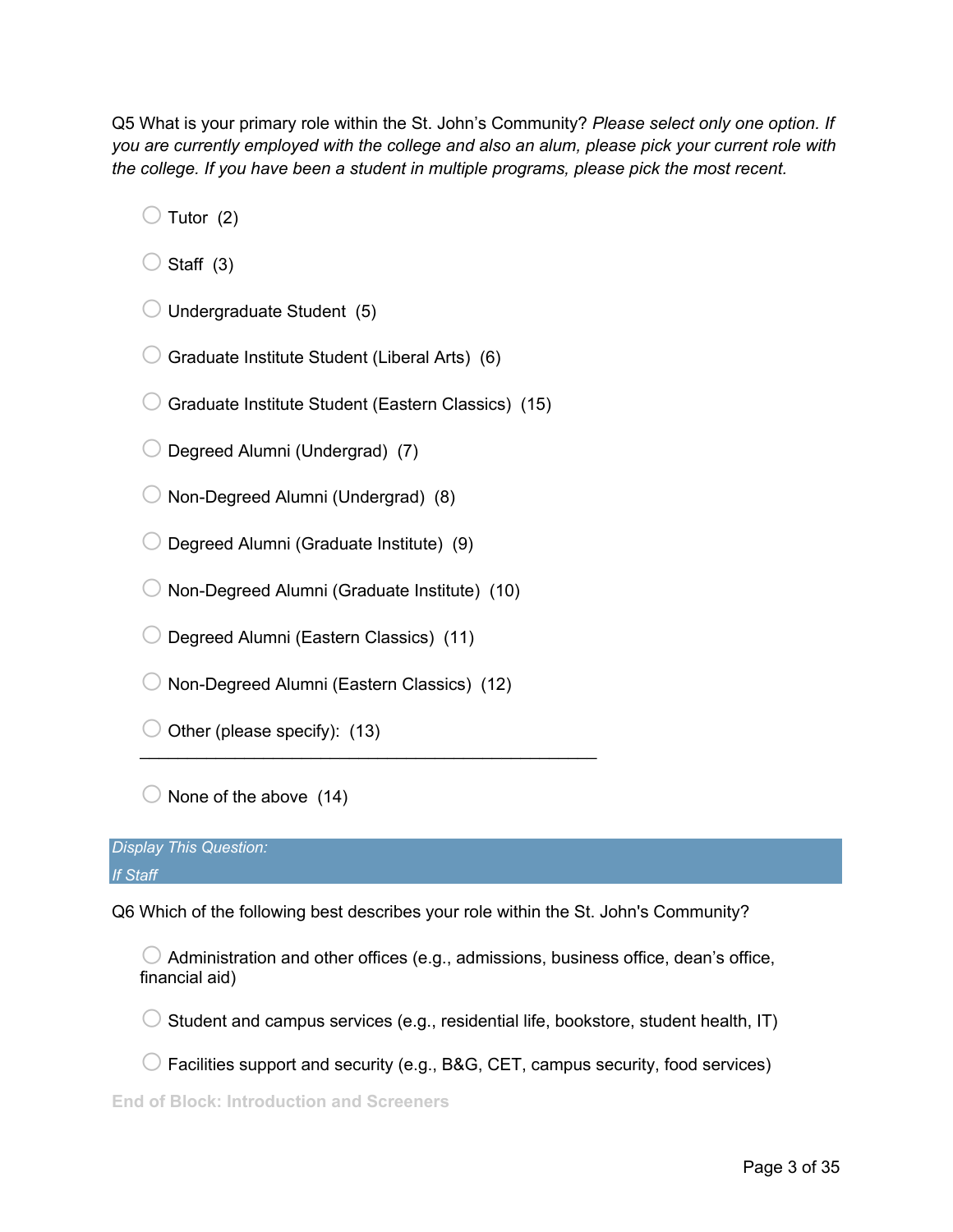# **Start of Block: Campus Experience with Diversity**

Q7 Based on your experiences and direct observations, please rate the **overall campus climate** at St. John's College using the following dimensions:

|                                                    | 1(1) | 2(2) | 3(3) | 4(4) | 5(5) |                                                      |
|----------------------------------------------------|------|------|------|------|------|------------------------------------------------------|
| Sexist                                             |      |      |      |      |      | Non-sexist                                           |
| Racist                                             |      |      |      |      |      | Non-racist                                           |
| Homophobic                                         |      |      |      |      |      | Accepting of all<br>sexual orientations              |
| Transphobic                                        |      |      |      |      |      | Accepting of all<br>gender<br>identities/expressions |
| Intolerant of<br>differing<br>religious<br>beliefs |      |      |      |      |      | Tolerant of differing<br>religious beliefs           |
| Intolerant of<br>disability                        |      |      |      |      |      | Tolerant of disability                               |
| Intolerant of<br>differing<br>political<br>views   |      |      |      |      |      | Tolerant of differing<br>political views             |
|                                                    |      |      |      |      |      |                                                      |

Page Break -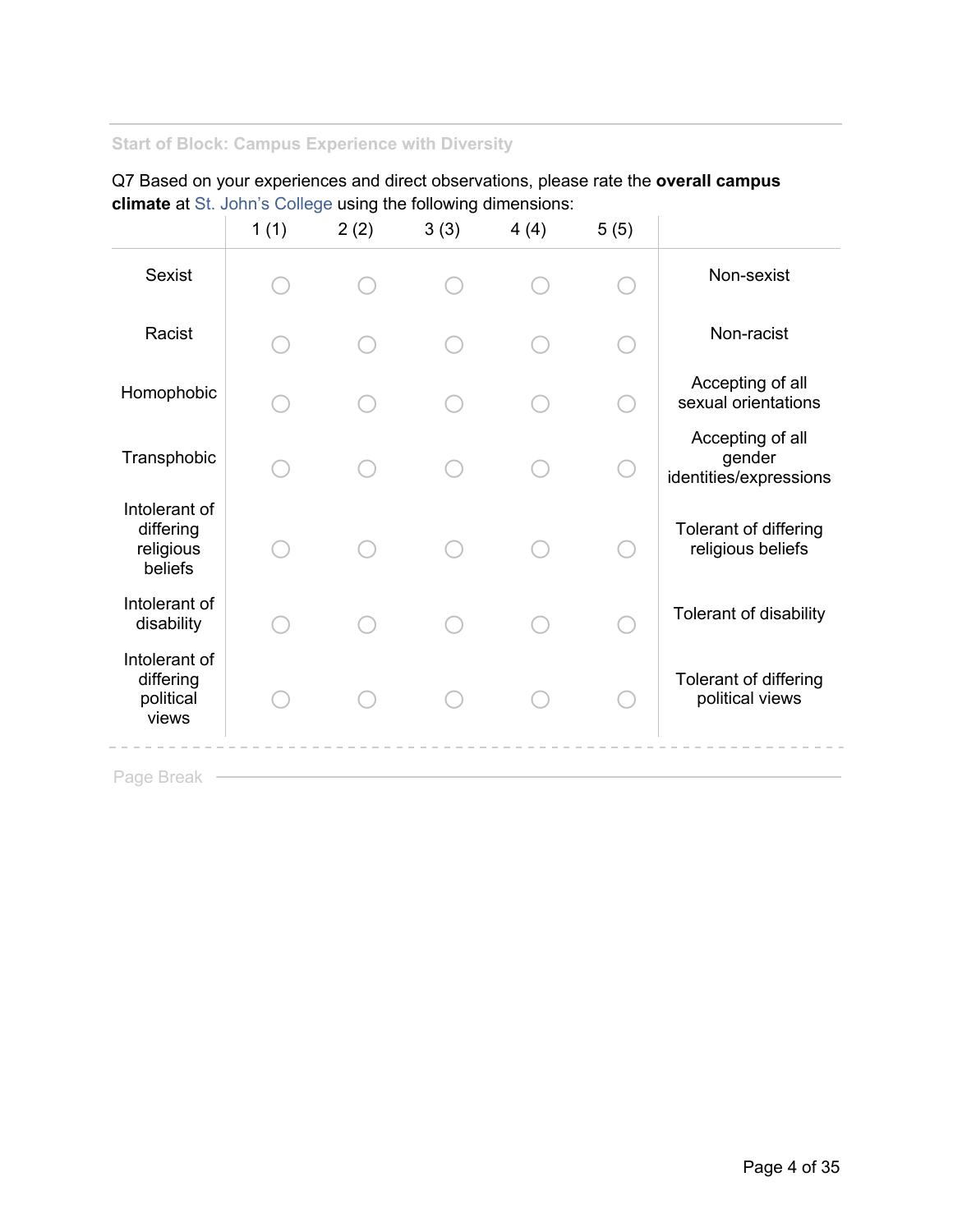*Display This Question: If stakeholder = non-instructional staff*

Q8 Based on your experiences and direct observations at St. John's College, please rate the climate in your work area using the following dimensions:

*Display This Question: If stakeholder = Alumni Or stakeholder = Student*

Q9 Based on your experiences and direct observations at St. John's College, please rate the climate in your classes using the following dimensions:

*Display This Question: If stakeholder = Instructional*

Q10 Based on your experiences and direct observations at St. John's College, please rate the climate in your classes and workspace using the following dimensions:

*Display This Question: If stakeholder = Other*

Q11 Based on your experiences and direct observations at St. John's College, please rate the climate in your classes or workspace using the following dimensions:

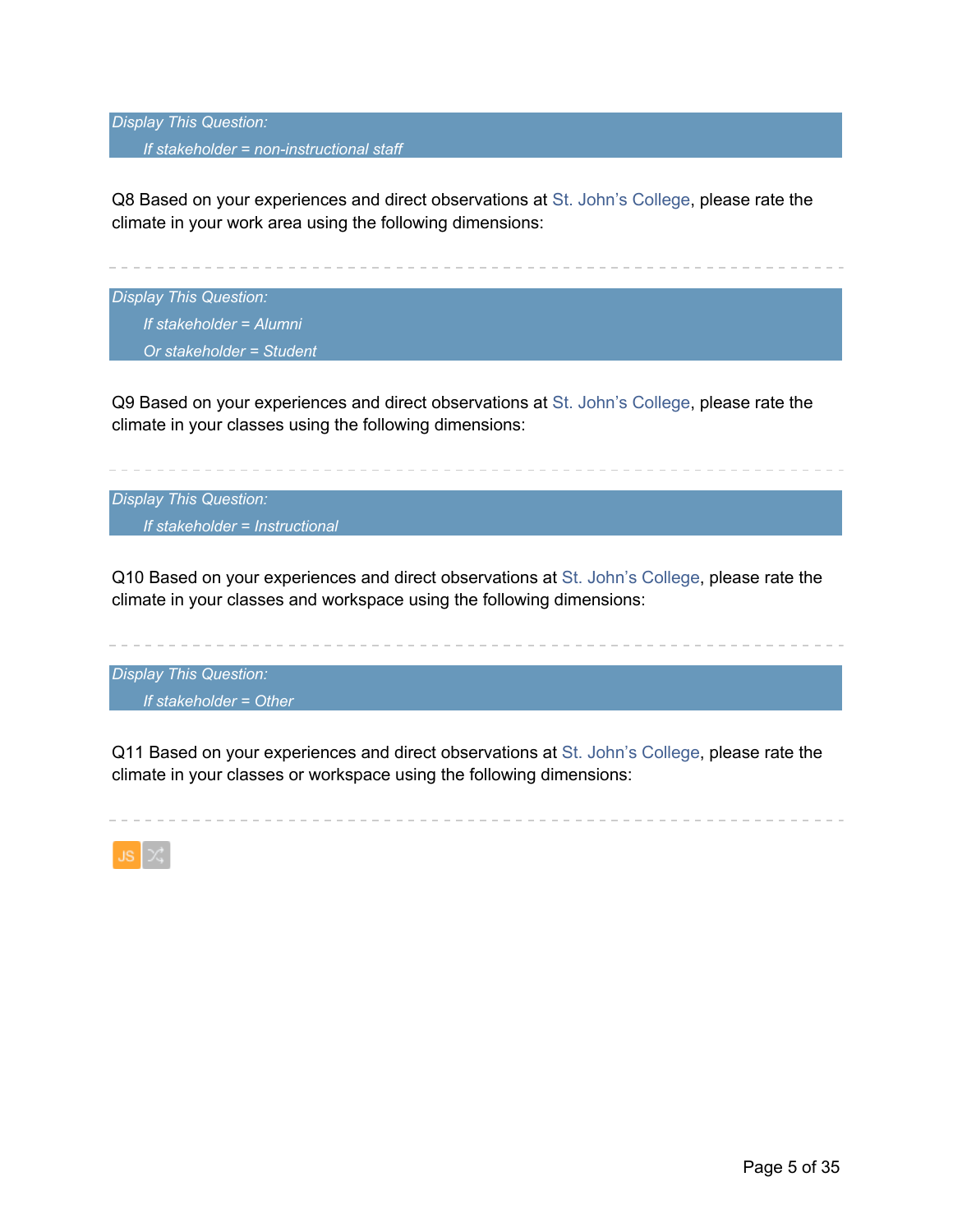|                                                    | 1(1) | 2(2) | 3(3) | 4(4) | 5(5) |                                                      |
|----------------------------------------------------|------|------|------|------|------|------------------------------------------------------|
| <b>Sexist</b>                                      |      |      |      |      |      | Non-sexist                                           |
| Racist                                             |      |      |      |      |      | Non-racist                                           |
| Homophobic                                         |      |      |      |      |      | Accepting of all<br>sexual orientations              |
| Transphobic                                        |      |      |      |      |      | Accepting of all<br>gender<br>identities/expressions |
| Intolerant of<br>differing<br>religious<br>beliefs |      |      |      |      |      | Tolerant of differing<br>religious beliefs           |
| Intolerant of<br>disability                        |      |      |      |      |      | Tolerant of disability                               |
| Intolerant of<br>differing<br>political<br>views   |      |      |      |      |      | Tolerant of differing<br>political views             |
| Page Break                                         |      |      |      |      |      |                                                      |

Q12 Based on your experiences and direct observations at St. John's College, please rate the climate in your [classes/work area] for [students/tutors/staff] using the following dimensions: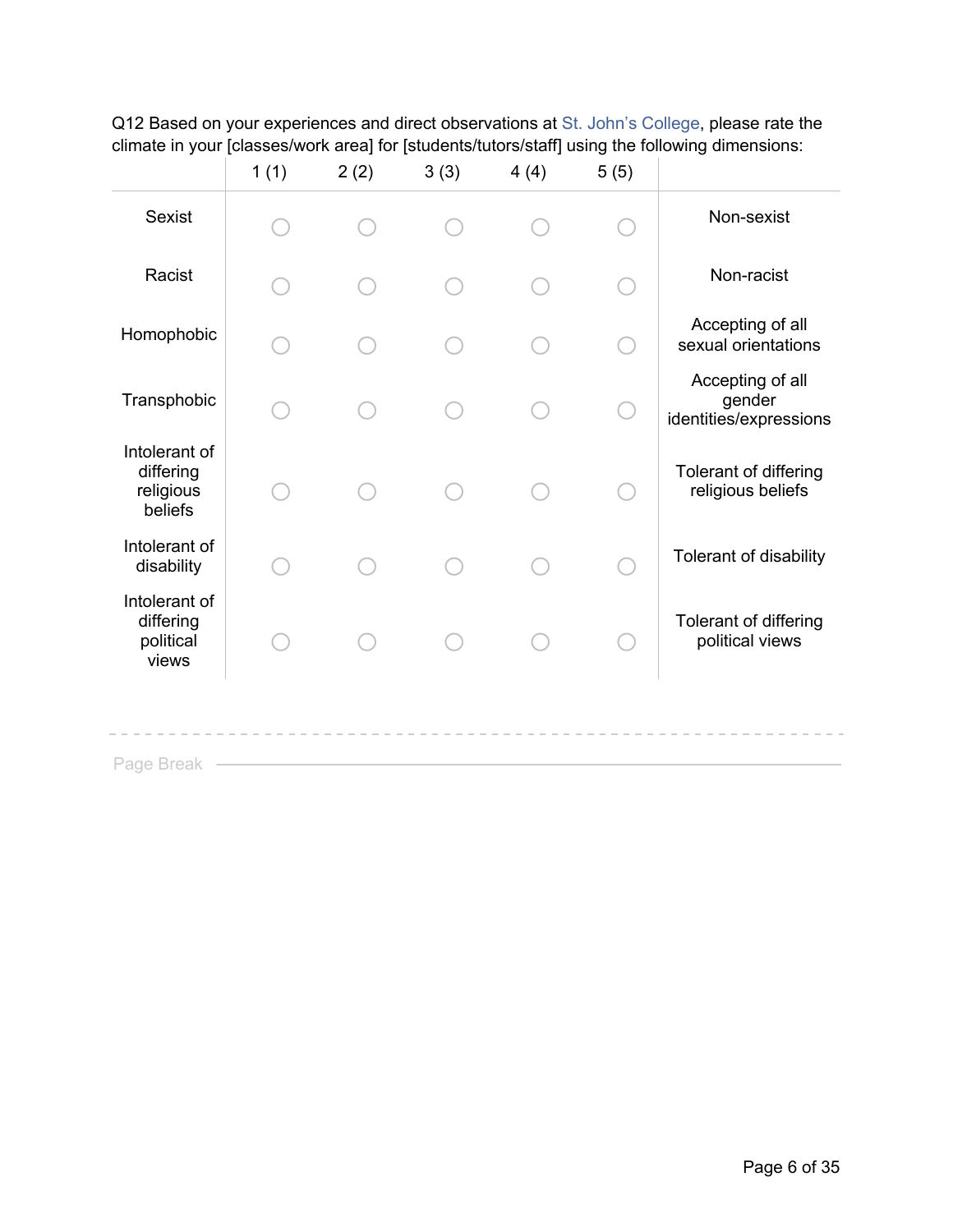**End of Block: Campus Experience with Diversity**

**Start of Block: Direct Experience with Discrimination or Harassment**

*Display This Question:*

*If stakeholder = Alumni*

Q13 Did you experience any of the following incidents at St. John's College?

*Display This Question:*

*If stakeholder = non-instructional staff*

*Or stakeholder = Instructional*

*Or stakeholder = Other*

*Or stakeholder = Student*

Q14 Have you experienced any of the following incidents at St. John's College?

Q15 [Have you experienced/Did you experience] any of the following incidents at St. John's College?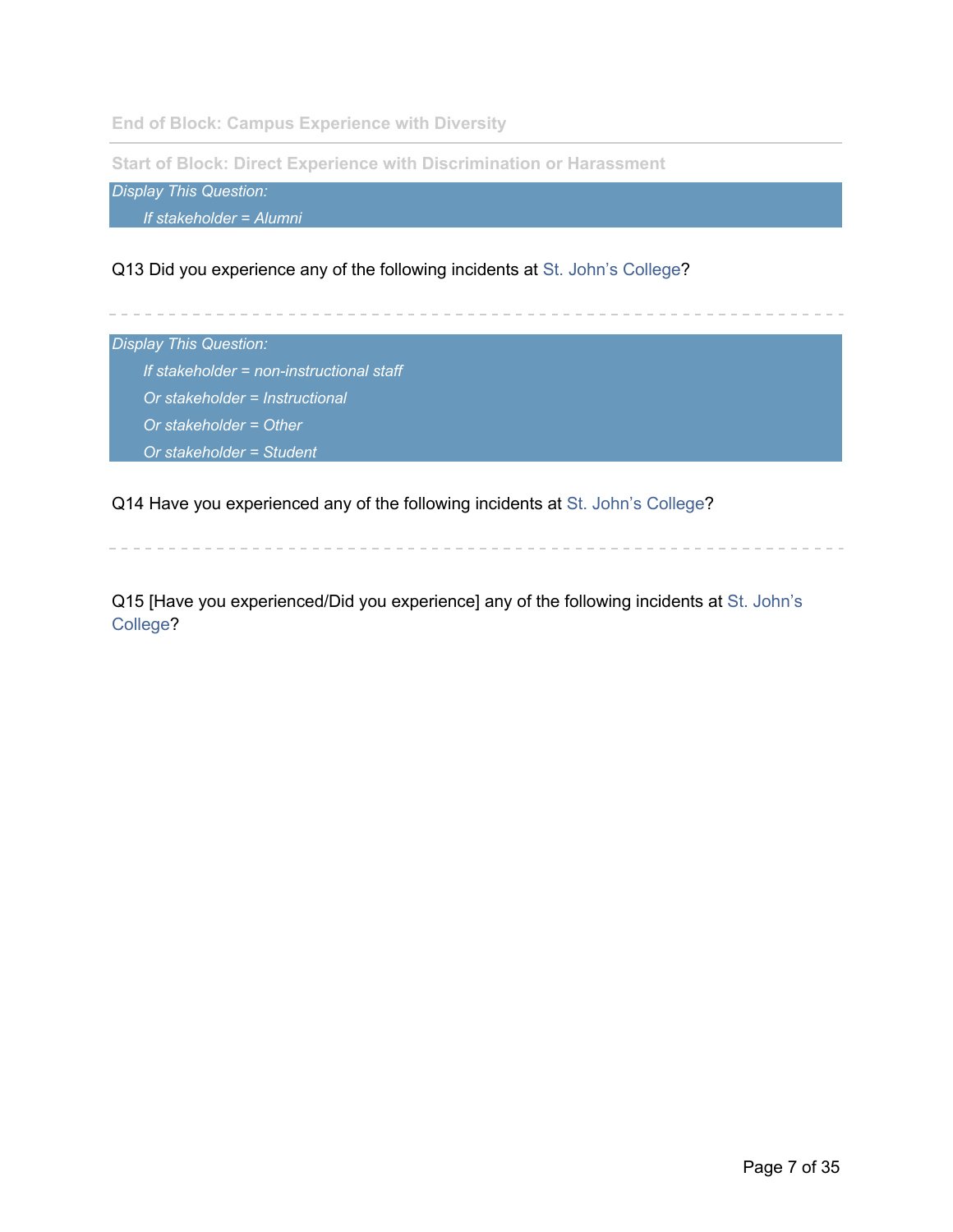|                                                                                                  | Due to<br>sexual<br>orientati<br>on<br>(actual<br>or as<br>perceiv<br>ed by<br>others)<br>(1) | Due to<br>gender<br>identity/<br>express<br>ion<br>(2) | Due<br>to<br>race/<br>ethnic<br>ity<br>(3) | Due<br>to<br>religio<br><b>us</b><br>identit<br>У<br>(4) | Due<br>to<br>disabil<br>ity<br>(5) | Due<br>to<br>politi<br>cal<br>views<br>(6) | Due to<br>socioecon<br>omic<br>backgroun<br>d(8) | <b>Not</b><br>applica<br>ble $(7)$ |
|--------------------------------------------------------------------------------------------------|-----------------------------------------------------------------------------------------------|--------------------------------------------------------|--------------------------------------------|----------------------------------------------------------|------------------------------------|--------------------------------------------|--------------------------------------------------|------------------------------------|
| Graded<br>unfairly by<br>tutor $(1)$                                                             |                                                                                               |                                                        |                                            |                                                          |                                    |                                            |                                                  |                                    |
| Denied any<br>student<br>services (2)                                                            |                                                                                               |                                                        |                                            |                                                          |                                    |                                            |                                                  |                                    |
| Unfairly or<br>unjustly<br>treated by<br>campus<br>security or<br>other college<br>personnel (3) |                                                                                               |                                                        |                                            | L                                                        |                                    |                                            |                                                  |                                    |
| Denied<br>physical or<br>mental health<br>services (4)                                           |                                                                                               |                                                        |                                            |                                                          |                                    |                                            |                                                  |                                    |
| Derogatory<br>remarks or<br>gestures (5)                                                         |                                                                                               |                                                        |                                            |                                                          |                                    |                                            |                                                  |                                    |
| Derogatory<br>graffiti (6)                                                                       |                                                                                               |                                                        |                                            |                                                          |                                    |                                            |                                                  |                                    |
| Threats to<br>expose<br>sexual<br>orientation or<br>gender<br>identity/expre<br>ssion (7)        |                                                                                               |                                                        |                                            |                                                          | CCOC                               |                                            |                                                  |                                    |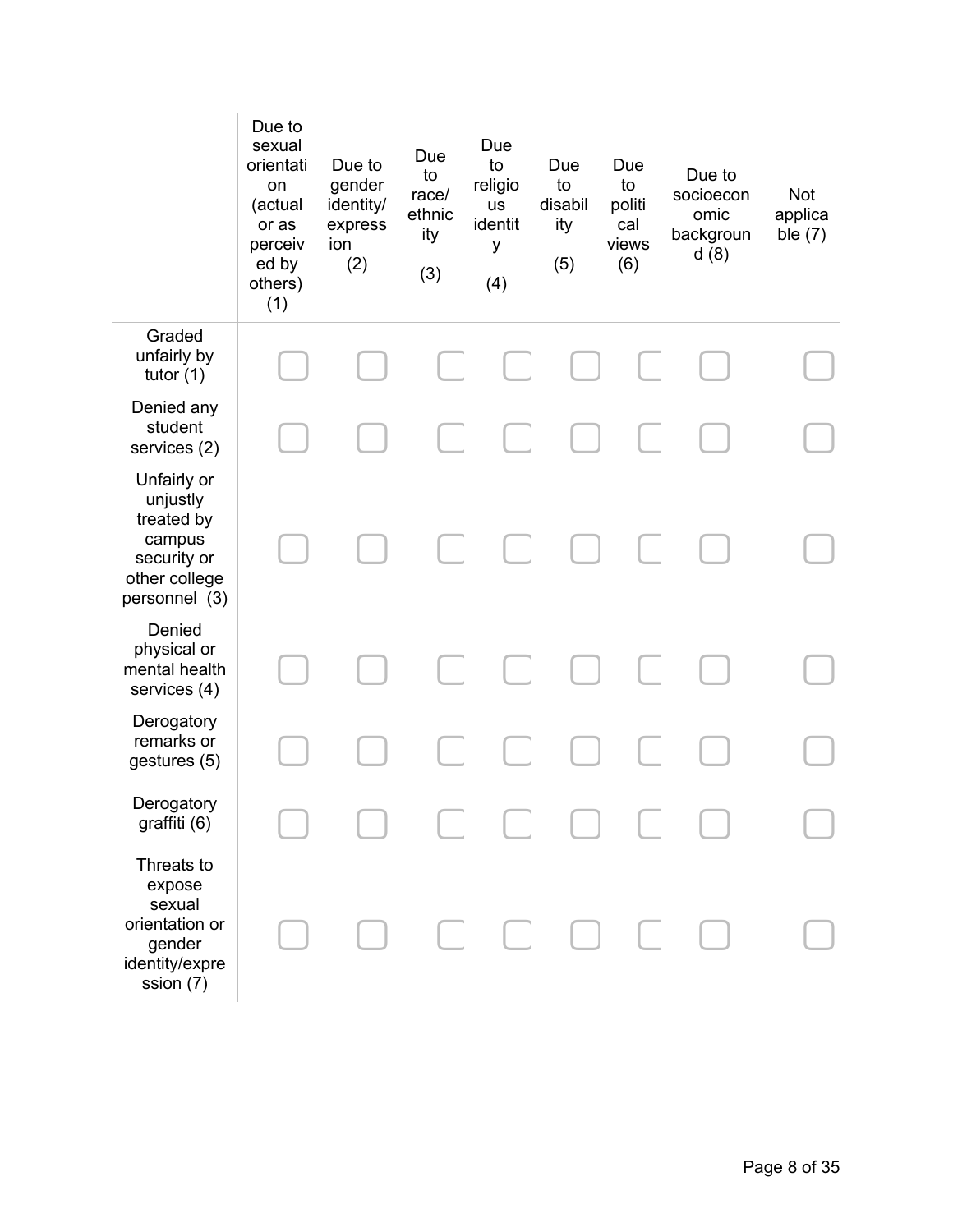| Pressure to<br>be silent<br>about sexual<br>orientation or<br>gender<br>identity/expre<br>ssion (8) |  |                             | $\begin{bmatrix} 1 & 1 \\ 1 & 1 \end{bmatrix}$                                                     |  |  |
|-----------------------------------------------------------------------------------------------------|--|-----------------------------|----------------------------------------------------------------------------------------------------|--|--|
| Unfair<br>comments in<br>classroom/<br>workplace (9)                                                |  |                             | $\begin{bmatrix} 1 & 1 \\ 1 & 1 \end{bmatrix}$                                                     |  |  |
| Denied a<br>promotion<br>(10)                                                                       |  | $\mathbb{C}^{\mathbb{Z}_2}$ | $\Box$                                                                                             |  |  |
| Denied any<br>human<br>resources<br>services (11)                                                   |  |                             | $\begin{array}{ccc} \begin{array}{ccc} \end{array} & \begin{array}{ccc} \end{array} & \end{array}$ |  |  |
|                                                                                                     |  |                             |                                                                                                    |  |  |

*If [Have you experienced/Did you experience] any of the following incidents at St. John's College? [* 

Q16 If you wish to share your experience, please describe any incidents of harassment or discrimination, including role of involved parties (e.g. peer, staff, tutor, etc.) and context (e.g. classroom, staff office, non-classroom setting, etc.)

|  | the company's company's | ------------------------- |  |  |
|--|-------------------------|---------------------------|--|--|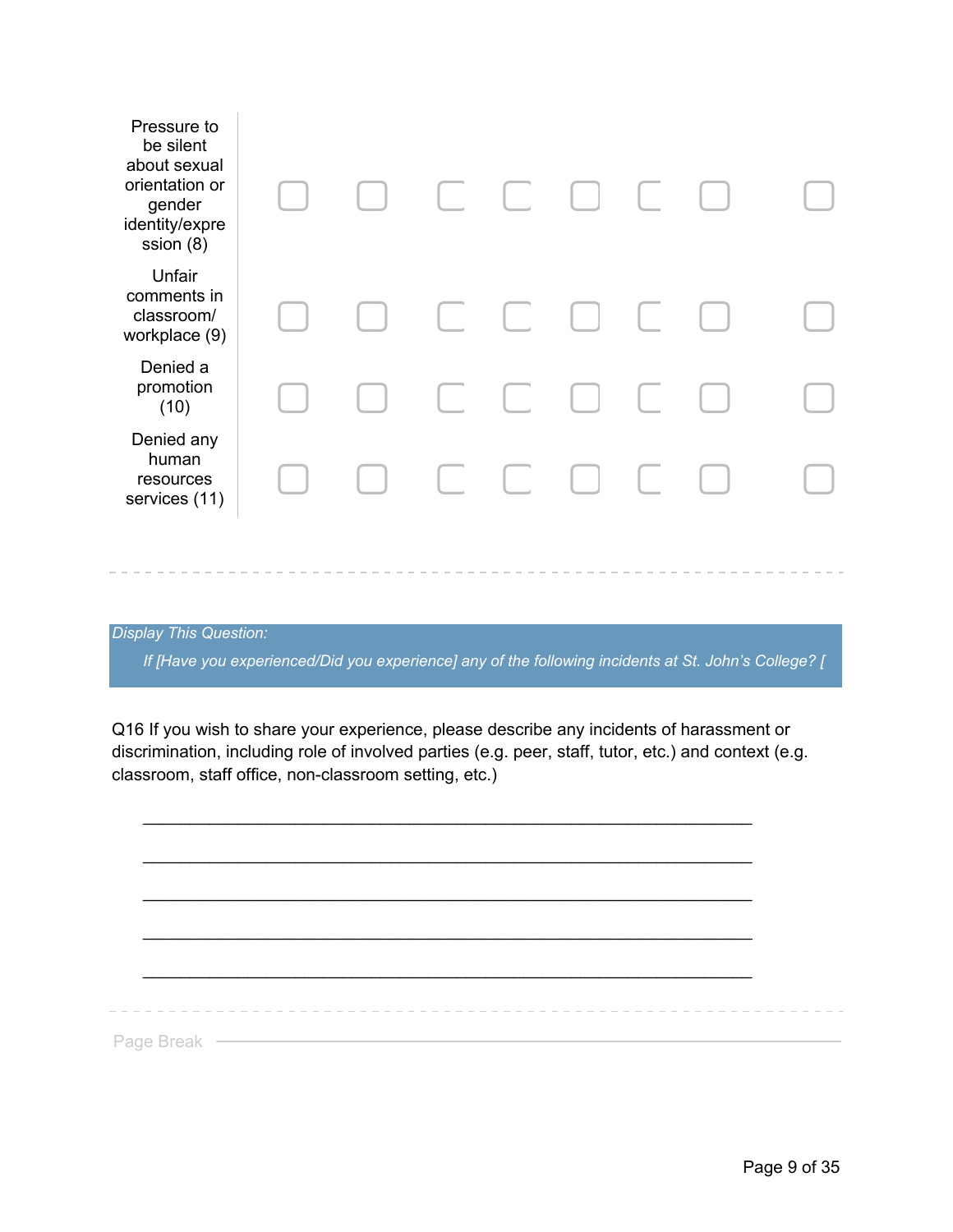#### *If stakeholder = Alumni*

Q17 Did you experience any of the following forms of online interactions (e.g., e-mail, text messages, social media posts) at St. John's College or within the community?



Q18 Have you experienced any of the following forms of online interactions (e.g., e-mail, text messages, social media posts) at St. John's College or within the community?

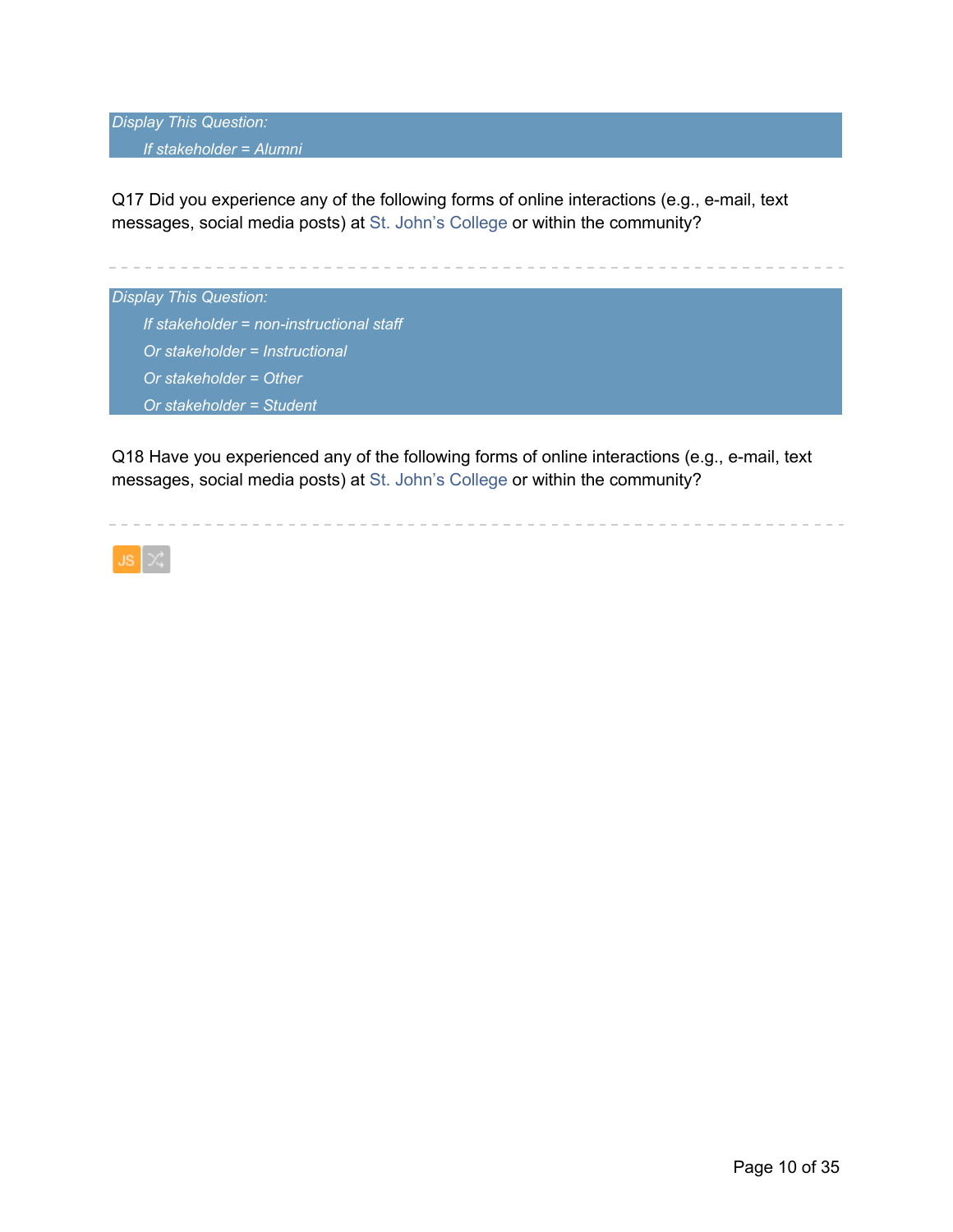Q19 [Did you experience/Have you experienced] any of the following forms of online interactions (e.g., e-mail, text messages, social media posts) at St. John's College or within the St. John's College community?



Page Break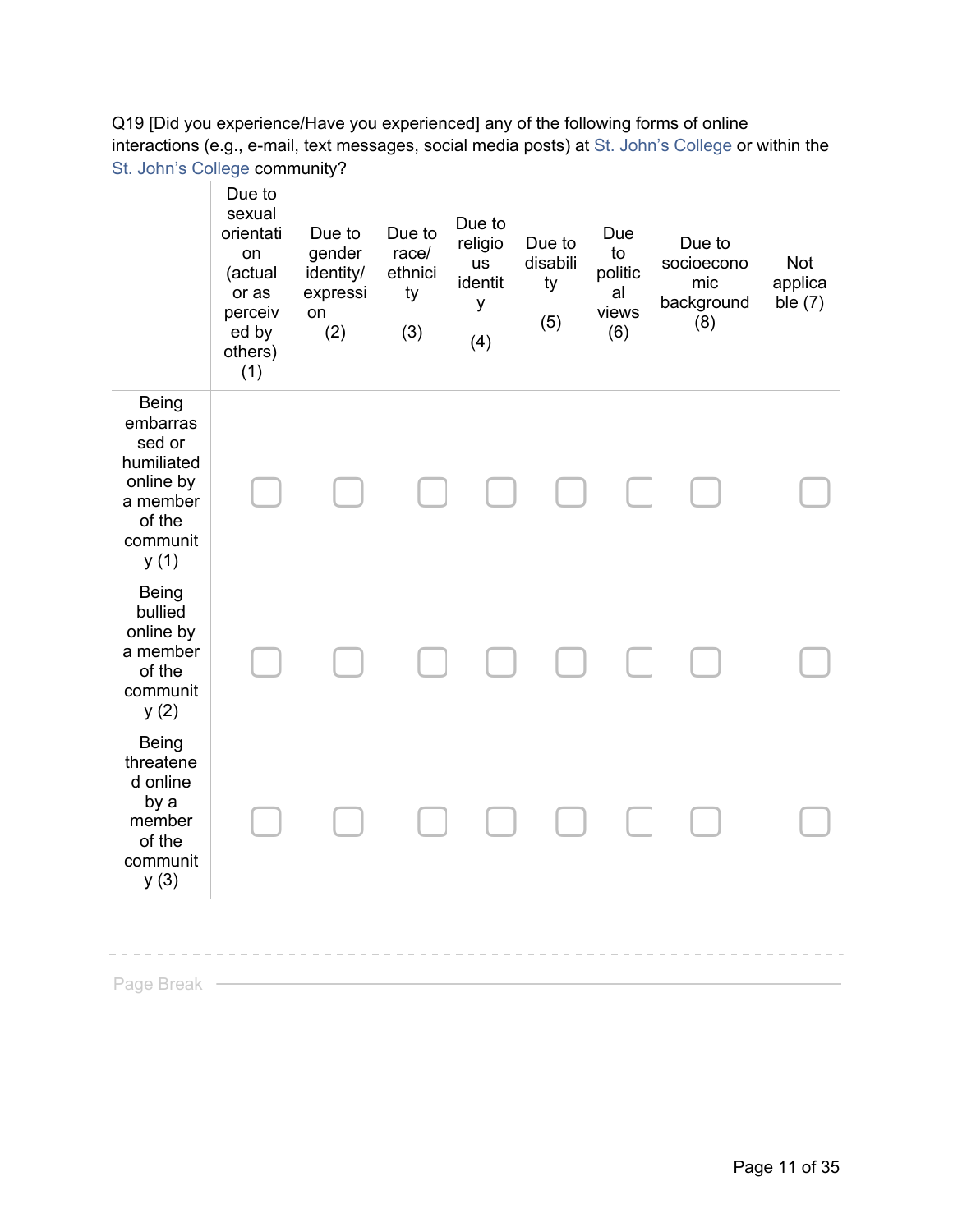*If [Did you experience/Have you experienced] any of the following forms of online interactions (e.g.... [ Not applicable] (Count) < 3*

Q20 If you wish to share your experience, please describe any incidents of online discrimination or harassment, including role of involved parties (e.g. peer, staff, tutor, etc.) and context (e.g. email, text messages, social media posts, etc.)

 $\mathcal{L}_\text{max} = \mathcal{L}_\text{max} = \mathcal{L}_\text{max} = \mathcal{L}_\text{max} = \mathcal{L}_\text{max} = \mathcal{L}_\text{max} = \mathcal{L}_\text{max} = \mathcal{L}_\text{max} = \mathcal{L}_\text{max} = \mathcal{L}_\text{max} = \mathcal{L}_\text{max} = \mathcal{L}_\text{max} = \mathcal{L}_\text{max} = \mathcal{L}_\text{max} = \mathcal{L}_\text{max} = \mathcal{L}_\text{max} = \mathcal{L}_\text{max} = \mathcal{L}_\text{max} = \mathcal{$ 



Q21 Have you experienced any of the following forms of physical altercations at St. John's College?

the contract of the contract of the

*Display This Question:*

*If stakeholder = Alumni*

Q22 Did you experience any of the following forms of physical altercations at St. John's College?

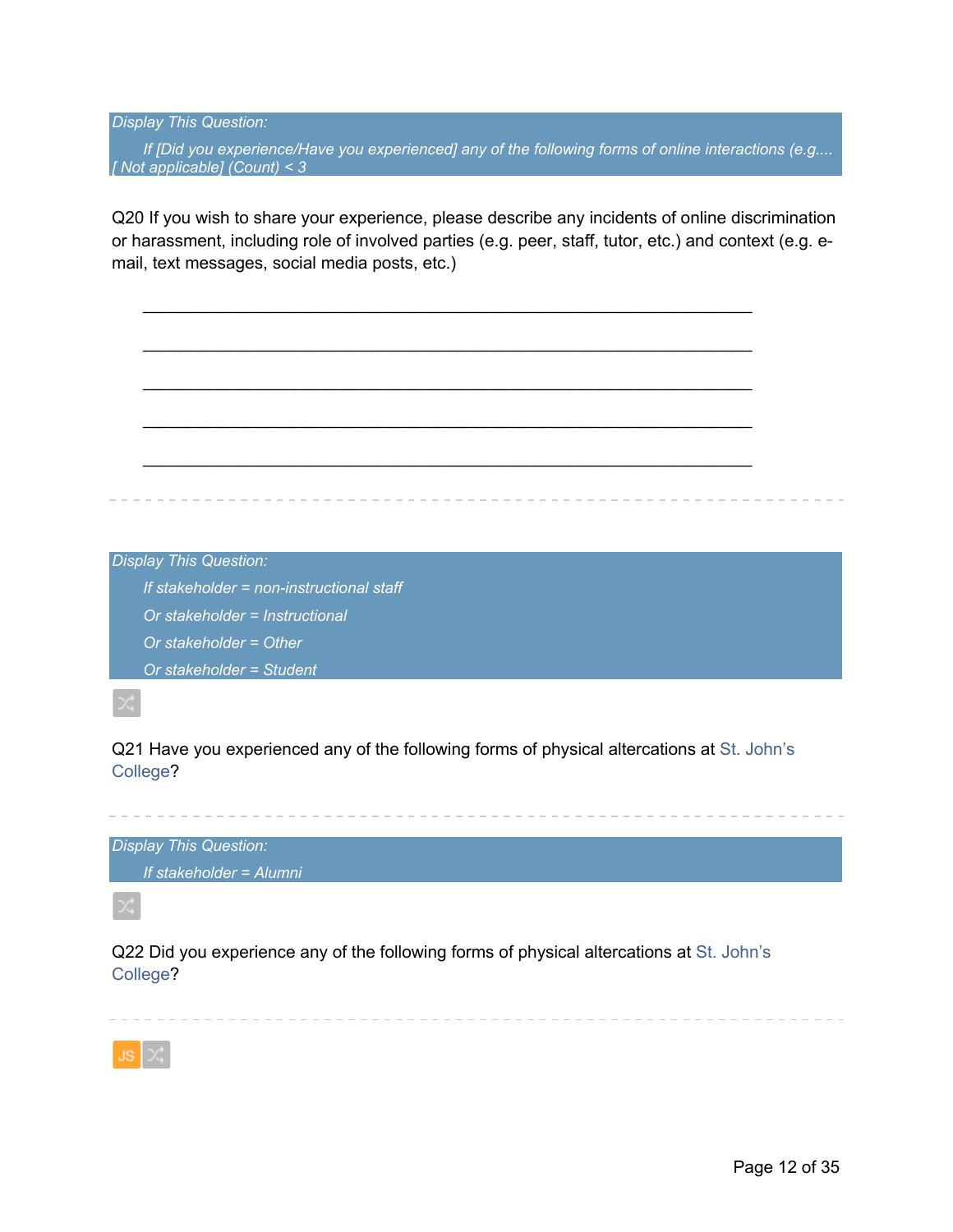Q23 [Did you experience/Have you experienced] any of the following forms of physical altercations at St. John's College?

|                                                          | Due to<br>sexual<br>orientati<br>on<br>(actual<br>or as<br>perceive<br>d by<br>others)<br>(1) | Due to<br>gender<br>identity/<br>expressi<br>on<br>(2) | Due to<br>race/<br>ethnici<br>ty<br>(3) | Due to<br>religio<br><b>us</b><br>identit<br>У<br>(4) | Due to<br>disabili<br>ty<br>(5) | Due<br>to<br>politic<br>al<br>views<br>(6) | Due to<br>socioecono<br>mic<br>background<br>(8) | Not<br>applicab<br>le $(7)$ |
|----------------------------------------------------------|-----------------------------------------------------------------------------------------------|--------------------------------------------------------|-----------------------------------------|-------------------------------------------------------|---------------------------------|--------------------------------------------|--------------------------------------------------|-----------------------------|
| <b>Threat</b><br>s of<br>physic<br>al<br>violenc<br>e(1) |                                                                                               |                                                        |                                         |                                                       |                                 |                                            |                                                  |                             |
| Actual<br>physic<br>al<br>violenc<br>e(2)                |                                                                                               |                                                        |                                         |                                                       |                                 |                                            |                                                  |                             |
| Proper<br>ty<br>damag<br>e(3)                            |                                                                                               |                                                        |                                         |                                                       |                                 |                                            |                                                  |                             |

#### *Display This Question:*

*If [Did you experience/Have you experienced] any of the following forms of physical altercations at... [ Not applicable] (Count) < 3*

Q24 If you wish to share your experience, please describe any incidents of physical altercations or harassment, including role of involved parties (e.g. peer, staff, tutor, etc.) and context (e.g. classroom, staff office, non-classroom setting, etc.)

 $\mathcal{L}_\text{max} = \mathcal{L}_\text{max} = \mathcal{L}_\text{max} = \mathcal{L}_\text{max} = \mathcal{L}_\text{max} = \mathcal{L}_\text{max} = \mathcal{L}_\text{max} = \mathcal{L}_\text{max} = \mathcal{L}_\text{max} = \mathcal{L}_\text{max} = \mathcal{L}_\text{max} = \mathcal{L}_\text{max} = \mathcal{L}_\text{max} = \mathcal{L}_\text{max} = \mathcal{L}_\text{max} = \mathcal{L}_\text{max} = \mathcal{L}_\text{max} = \mathcal{L}_\text{max} = \mathcal{$ 

 $\mathcal{L}_\text{max} = \mathcal{L}_\text{max} = \mathcal{L}_\text{max} = \mathcal{L}_\text{max} = \mathcal{L}_\text{max} = \mathcal{L}_\text{max} = \mathcal{L}_\text{max} = \mathcal{L}_\text{max} = \mathcal{L}_\text{max} = \mathcal{L}_\text{max} = \mathcal{L}_\text{max} = \mathcal{L}_\text{max} = \mathcal{L}_\text{max} = \mathcal{L}_\text{max} = \mathcal{L}_\text{max} = \mathcal{L}_\text{max} = \mathcal{L}_\text{max} = \mathcal{L}_\text{max} = \mathcal{$ 

 $\mathcal{L}_\text{max} = \mathcal{L}_\text{max} = \mathcal{L}_\text{max} = \mathcal{L}_\text{max} = \mathcal{L}_\text{max} = \mathcal{L}_\text{max} = \mathcal{L}_\text{max} = \mathcal{L}_\text{max} = \mathcal{L}_\text{max} = \mathcal{L}_\text{max} = \mathcal{L}_\text{max} = \mathcal{L}_\text{max} = \mathcal{L}_\text{max} = \mathcal{L}_\text{max} = \mathcal{L}_\text{max} = \mathcal{L}_\text{max} = \mathcal{L}_\text{max} = \mathcal{L}_\text{max} = \mathcal{$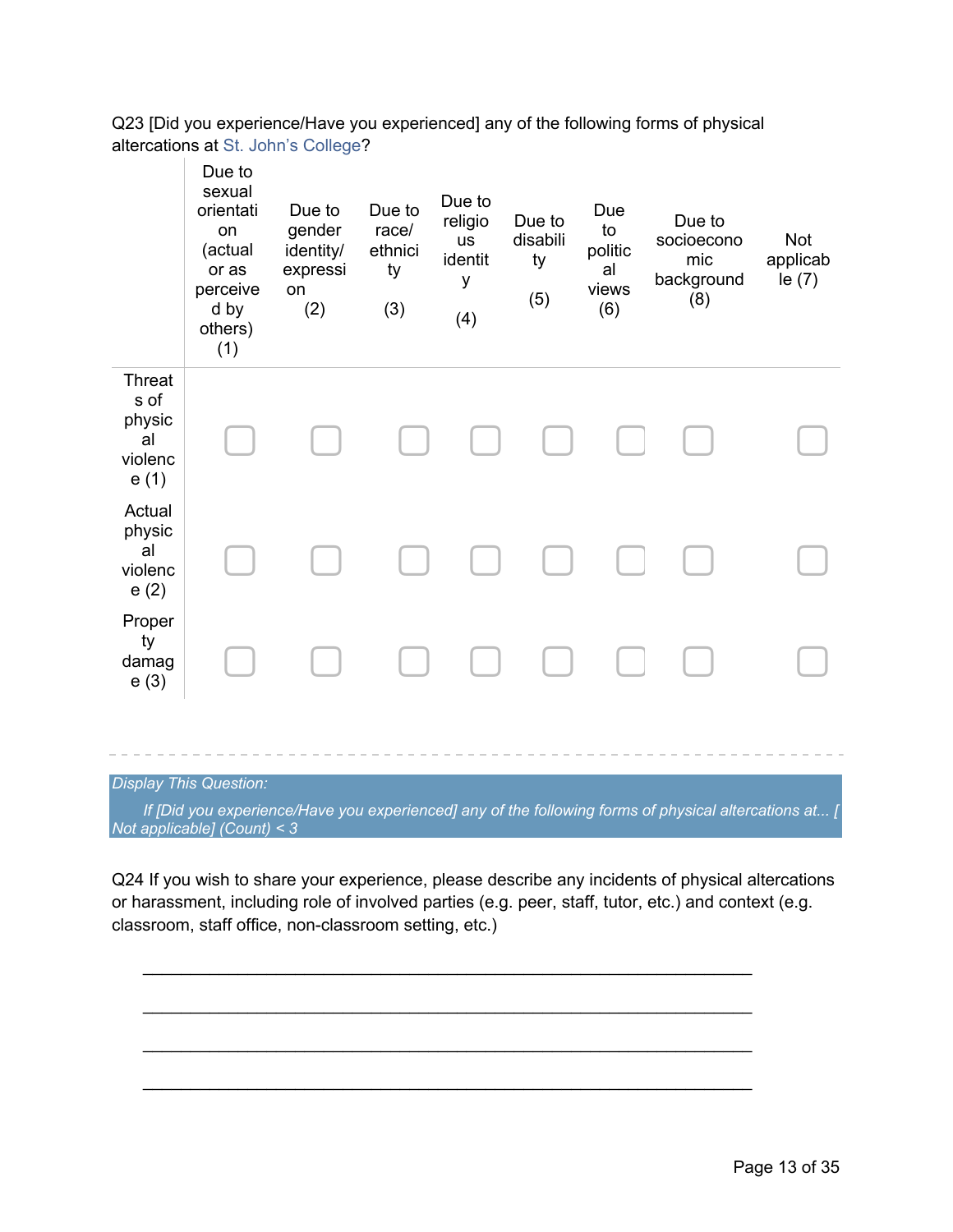*Display This Question: If stakeholder = Student*

Q25 Have you ever thought about or done any of the following as a result of your experiences with discrimination or harassment on campus? *Please select all that apply.*

*Display This Question:*

*If stakeholder = Alumni*

Q26 Did you ever think about or do any of the following as a result of your experiences with discrimination or harassment on campus? *Please select all that apply.*

*Display This Question:*

*If stakeholder = Student Or stakeholder = Alumni*

Q27 [Have you ever thought about or done/Did you ever think about or do] any of the following as a result of your experiences with discrimination or harassment on campus? *Please select all that apply.*

Transferring to another school /Applying for a position at another school (1)

▢ Dropping out of SJC/Quitting your position (2)

**Not** recommending SJC to a prospective student/academic member/staff member (3)

Taken time off from SJC (4)

▢ Sought mental health help while at SJC (5)

Created/joined a social group to help address or improve campus or alumni culture/community (6)



Filed a formal complaint to the college (7)

Publicly written about your experience in news or journal articles or social media (8)

 $\oslash$  None of the above (9)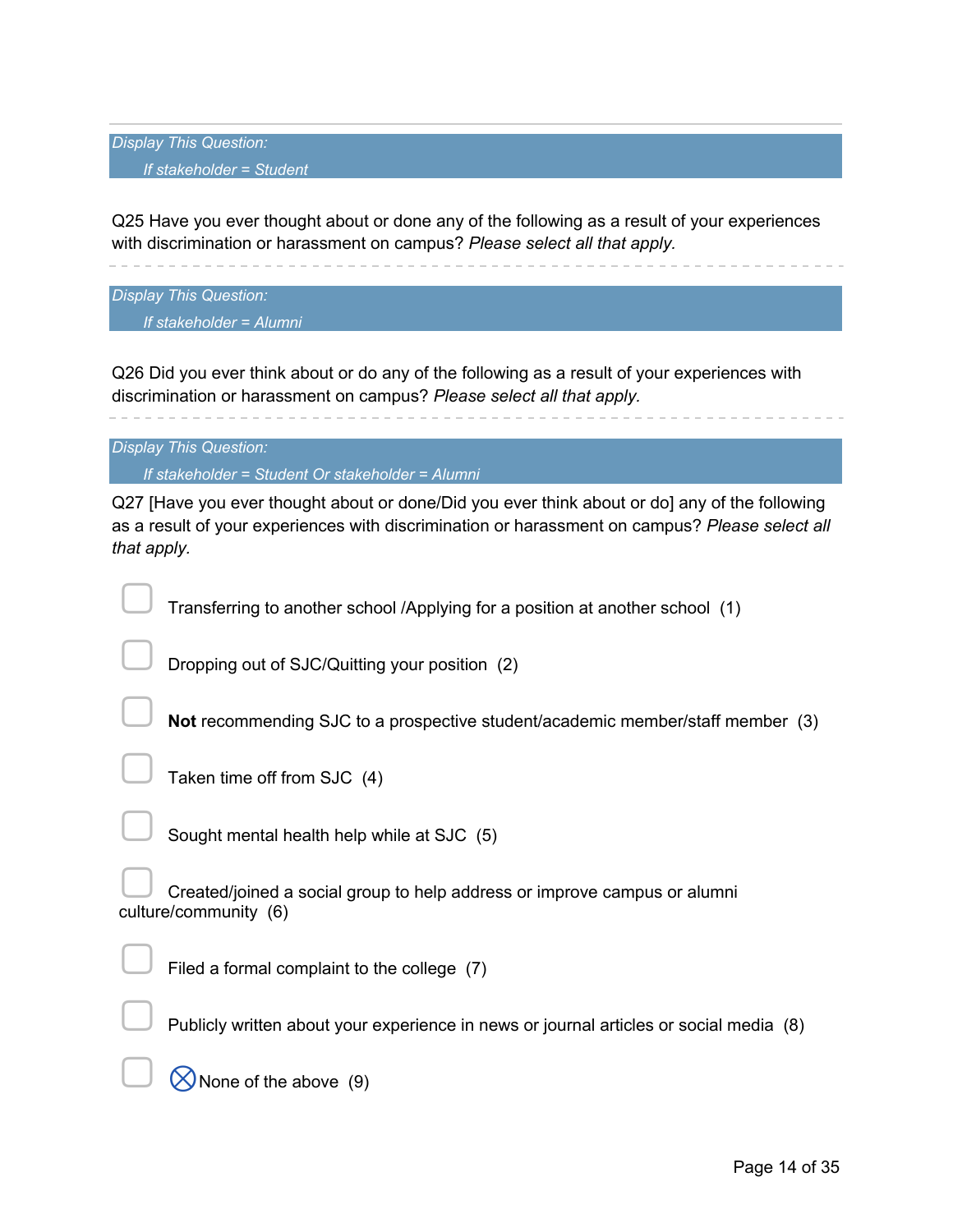*Display This Question: If stakeholder = Student Or stakeholder = Alumni*

Q28 Please describe any other consequences you thought about or did that are not listed previously.

 $\mathcal{L}_\text{max} = \mathcal{L}_\text{max} = \mathcal{L}_\text{max} = \mathcal{L}_\text{max} = \mathcal{L}_\text{max} = \mathcal{L}_\text{max} = \mathcal{L}_\text{max} = \mathcal{L}_\text{max} = \mathcal{L}_\text{max} = \mathcal{L}_\text{max} = \mathcal{L}_\text{max} = \mathcal{L}_\text{max} = \mathcal{L}_\text{max} = \mathcal{L}_\text{max} = \mathcal{L}_\text{max} = \mathcal{L}_\text{max} = \mathcal{L}_\text{max} = \mathcal{L}_\text{max} = \mathcal{$ 

 $\mathcal{L}_\text{max} = \mathcal{L}_\text{max} = \mathcal{L}_\text{max} = \mathcal{L}_\text{max} = \mathcal{L}_\text{max} = \mathcal{L}_\text{max} = \mathcal{L}_\text{max} = \mathcal{L}_\text{max} = \mathcal{L}_\text{max} = \mathcal{L}_\text{max} = \mathcal{L}_\text{max} = \mathcal{L}_\text{max} = \mathcal{L}_\text{max} = \mathcal{L}_\text{max} = \mathcal{L}_\text{max} = \mathcal{L}_\text{max} = \mathcal{L}_\text{max} = \mathcal{L}_\text{max} = \mathcal{$ 

 $\mathcal{L}_\text{max} = \mathcal{L}_\text{max} = \mathcal{L}_\text{max} = \mathcal{L}_\text{max} = \mathcal{L}_\text{max} = \mathcal{L}_\text{max} = \mathcal{L}_\text{max} = \mathcal{L}_\text{max} = \mathcal{L}_\text{max} = \mathcal{L}_\text{max} = \mathcal{L}_\text{max} = \mathcal{L}_\text{max} = \mathcal{L}_\text{max} = \mathcal{L}_\text{max} = \mathcal{L}_\text{max} = \mathcal{L}_\text{max} = \mathcal{L}_\text{max} = \mathcal{L}_\text{max} = \mathcal{$ 

 $\mathcal{L}_\text{max} = \mathcal{L}_\text{max} = \mathcal{L}_\text{max} = \mathcal{L}_\text{max} = \mathcal{L}_\text{max} = \mathcal{L}_\text{max} = \mathcal{L}_\text{max} = \mathcal{L}_\text{max} = \mathcal{L}_\text{max} = \mathcal{L}_\text{max} = \mathcal{L}_\text{max} = \mathcal{L}_\text{max} = \mathcal{L}_\text{max} = \mathcal{L}_\text{max} = \mathcal{L}_\text{max} = \mathcal{L}_\text{max} = \mathcal{L}_\text{max} = \mathcal{L}_\text{max} = \mathcal{$ 

**End of Block: Consequences of Discrimination and Harassment**

**Start of Block: Deeper Institutional Experiences of Campus Climate**

*Display This Question: If stakeholder = Student*

Q29 Please indicate your level of agreement with the following statements regarding your experience in the classroom/learning environment at St. John's College:

*Display This Question: If stakeholder = Alumni*

Q30 Please indicate your level of agreement with the following statements regarding your experience in the classroom/learning environment during your time at St. John's College:

*Display This Question: If stakeholder = Student Or stakeholder = Alumni*

Q31 Please indicate your level of agreement with the following statements regarding your experience in the classroom/learning environment [during your time] at St. John's College: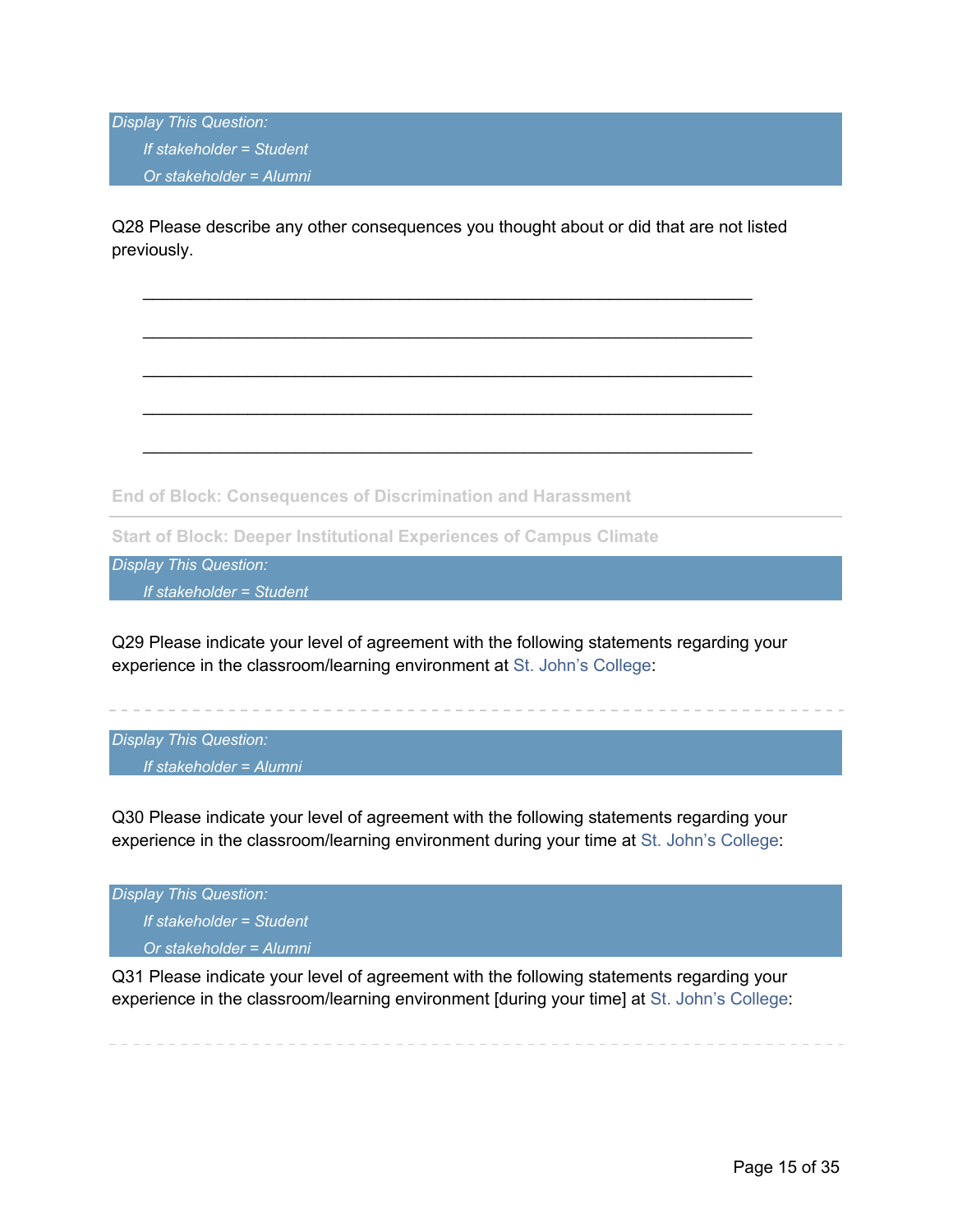|                                                                                                                                               | Strongly<br>disagree<br>(1) | <b>Disagree</b><br>(2) | Neither<br>agree nor<br>disagree<br>(3) | Agree<br>(4) | Strongly<br>agree<br>(5) |
|-----------------------------------------------------------------------------------------------------------------------------------------------|-----------------------------|------------------------|-----------------------------------------|--------------|--------------------------|
| My thoughts and<br>contributions are<br>respected and heard<br>by other students. (1)                                                         |                             |                        |                                         |              |                          |
| My thoughts and<br>contributions are<br>respected and heard<br>by tutors. $(2)$                                                               |                             |                        |                                         |              |                          |
| I can fulfill the<br>requirements of the<br>Program without<br>unduly repressing my<br>identity, background,<br>or experience. (3)            |                             |                        |                                         |              |                          |
| My sexual orientation<br>is respected at the<br>college. (4)                                                                                  |                             |                        |                                         |              |                          |
| My racial/ethnic group<br>is respected at the<br>college. (5)                                                                                 |                             |                        |                                         |              |                          |
| My gender<br>identity/expression is<br>respected at the<br>college. (6)                                                                       |                             |                        |                                         |              |                          |
| My religious beliefs<br>are respected at the<br>college. (7)                                                                                  |                             |                        |                                         |              |                          |
| My disability is<br>respected at the<br>college. (8)                                                                                          |                             |                        |                                         |              |                          |
| Students of diverse<br>backgrounds, identity<br>and cultural<br>experience interact<br>well within the college<br>community/classroom.<br>(9) |                             |                        |                                         |              |                          |
| I have opportunities<br>for academic success<br>that are similar to<br>those of my<br>classmates. (10)                                        |                             |                        |                                         |              |                          |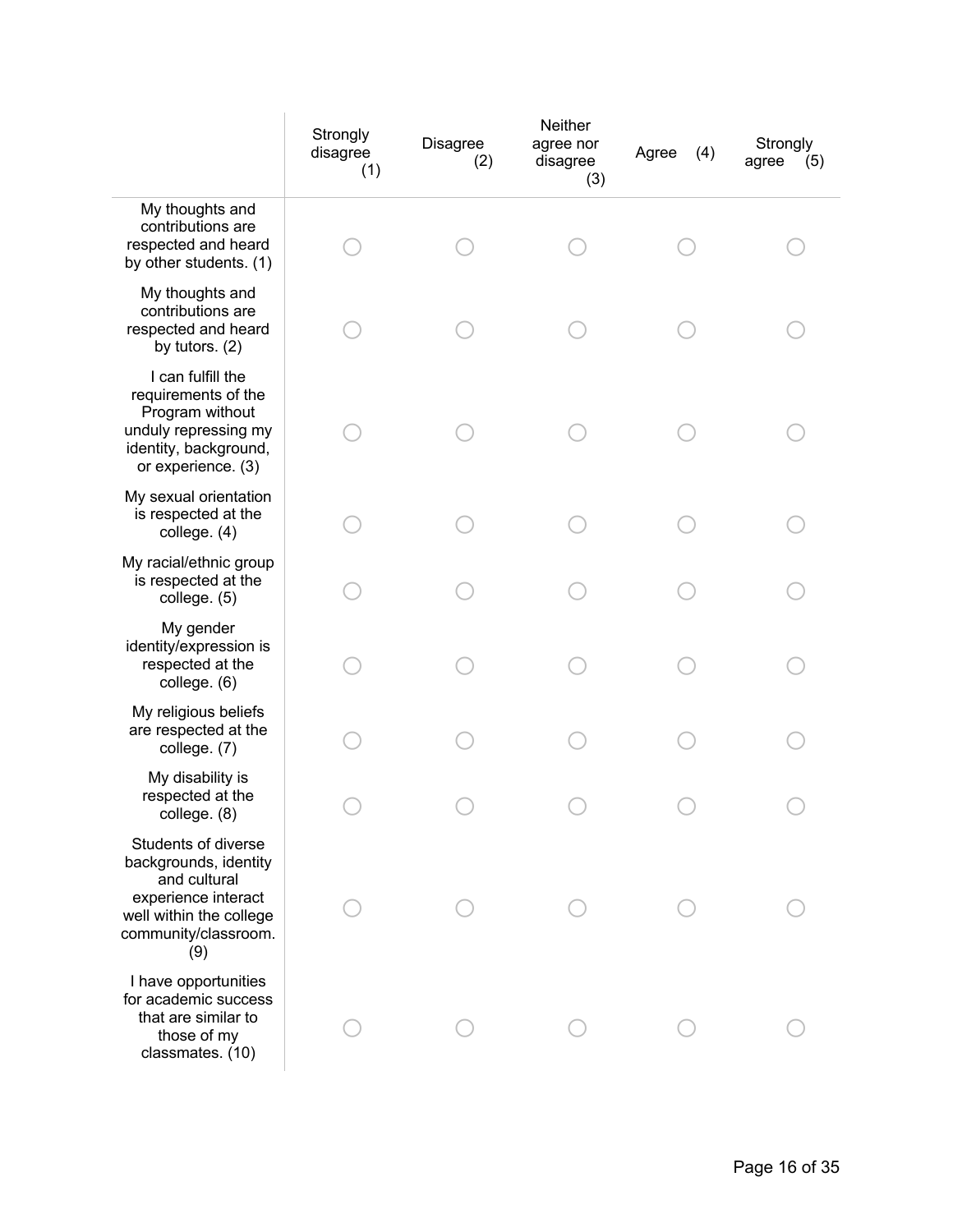| I am comfortable<br>talking about my<br>identity, background<br>and cultural<br>experience with<br>members of the SJC<br>community. (11)                                                  |  |  |  |
|-------------------------------------------------------------------------------------------------------------------------------------------------------------------------------------------|--|--|--|
| The program (seminar<br>texts, tutorial texts,<br>music, etc) provides a<br>space to explore<br>questions related to<br>diverse backgrounds,<br>identity and cultural<br>experience. (12) |  |  |  |
| Tutors are capable of<br>navigating complex<br>conversations related<br>to diverse<br>backgrounds, identity<br>and cultural<br>experience. (13)                                           |  |  |  |
|                                                                                                                                                                                           |  |  |  |

*If stakeholder = non-instructional staff*

*Or stakeholder = Instructional*

Q32 Please indicate your level of agreement with the following statements, thinking about the most recent five years of your time at the college: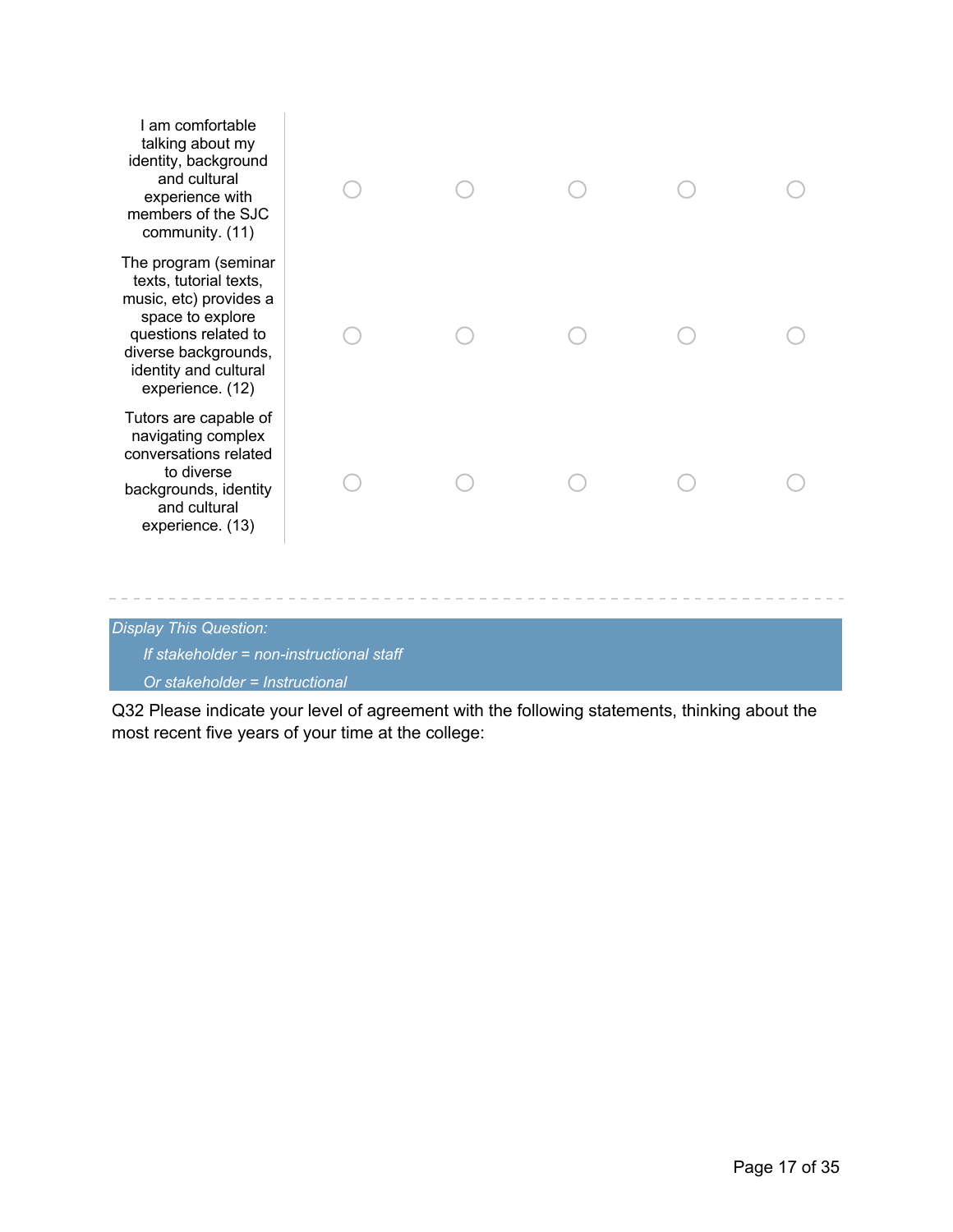|                                                                                                                                                                                              | Strongly<br>disagree<br>(1) | <b>Disagree</b><br>(2) | <b>Neither</b><br>agree nor<br>disagree<br>(3) | Agree (4) | Strongly<br>agree $(5)$ |
|----------------------------------------------------------------------------------------------------------------------------------------------------------------------------------------------|-----------------------------|------------------------|------------------------------------------------|-----------|-------------------------|
| I am reluctant to<br>bring up issues of<br>diversity and<br>inclusion that<br>concern me for<br>fear that it will<br>affect my<br>performance<br>evaluation or<br>promotion<br>decision. (1) |                             |                        |                                                |           |                         |
| I have to work<br>harder than I<br>believe my<br>colleagues/co-<br>workers do to<br>achieve the same<br>recognition. (2)                                                                     |                             |                        |                                                |           |                         |
| My colleagues<br>include me in<br>opportunities that<br>will help my career<br>as much as they<br>do others in my<br>position. (3)                                                           |                             |                        |                                                |           |                         |
| I receive adequate<br>mentoring support<br>on tenure or<br>promotion. (4)                                                                                                                    |                             |                        |                                                |           |                         |
| I am supported<br>when seeking<br>information about<br>my career<br>development. (5)                                                                                                         |                             |                        |                                                |           |                         |
| I have access to<br>supportive social<br>networks within<br>the college. (6)                                                                                                                 |                             |                        |                                                |           |                         |
| My work is<br>respected by my<br>peers. $(7)$                                                                                                                                                |                             |                        |                                                |           |                         |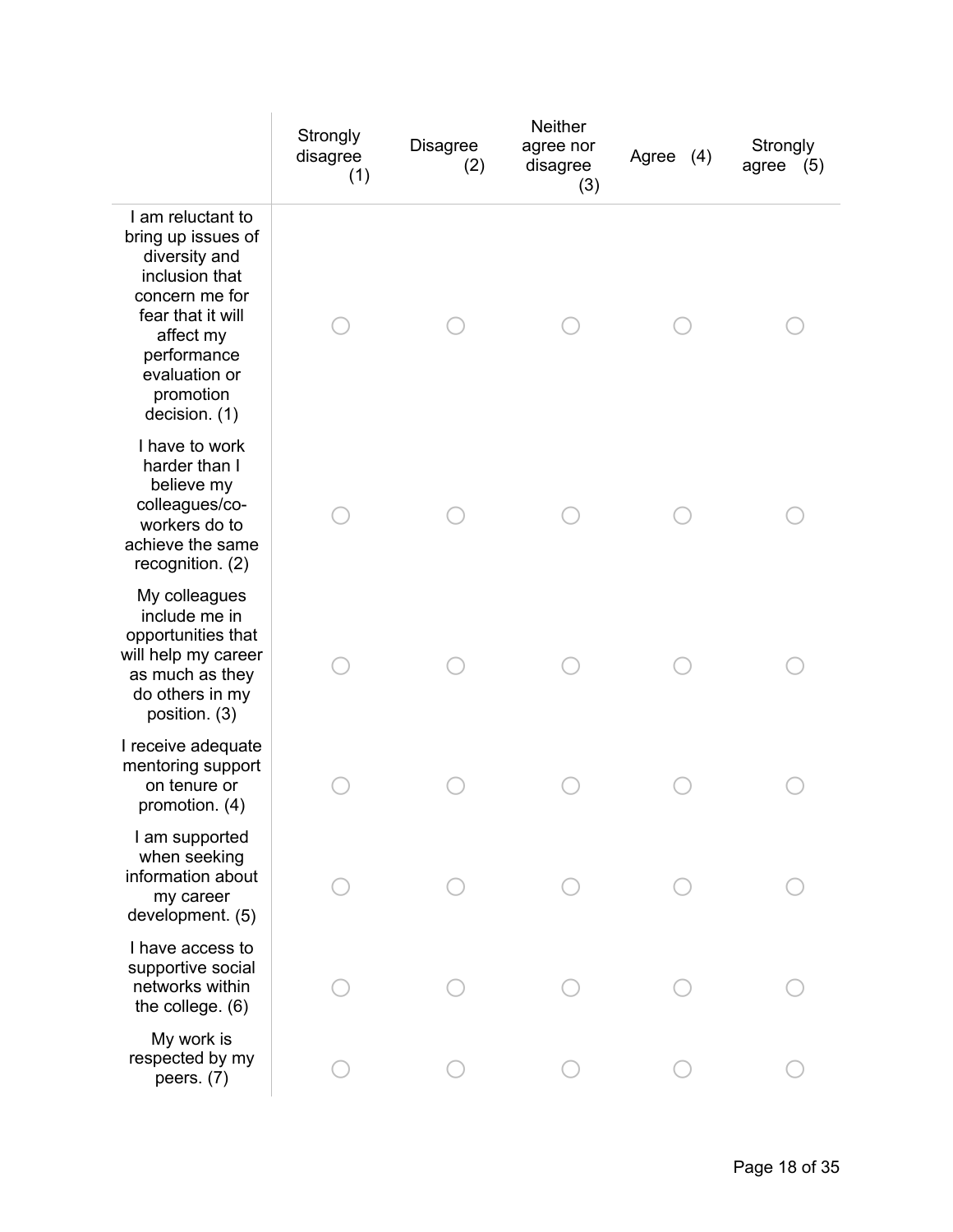| My work is<br>respected by the<br>campus<br>community. (8)               |  |  |  |
|--------------------------------------------------------------------------|--|--|--|
| My sexual<br>orientation is<br>respected at the<br>college. (9)          |  |  |  |
| My racial/ethnic<br>group is respected<br>at the college. (10)           |  |  |  |
| My gender<br>identity/expression<br>is respected at the<br>college. (11) |  |  |  |
| My religious<br>beliefs are<br>respected at the<br>college. (12)         |  |  |  |
| My political views<br>are respected at<br>the college. (13)              |  |  |  |
| My disability is<br>respected at the<br>college. (14)                    |  |  |  |
|                                                                          |  |  |  |

*If stakeholder = Alumni*

 $\propto$ 

Q33 Please indicate your level of agreement with the following statements regarding diversity and inclusion during your time at St. John's College:

and the state of the state of the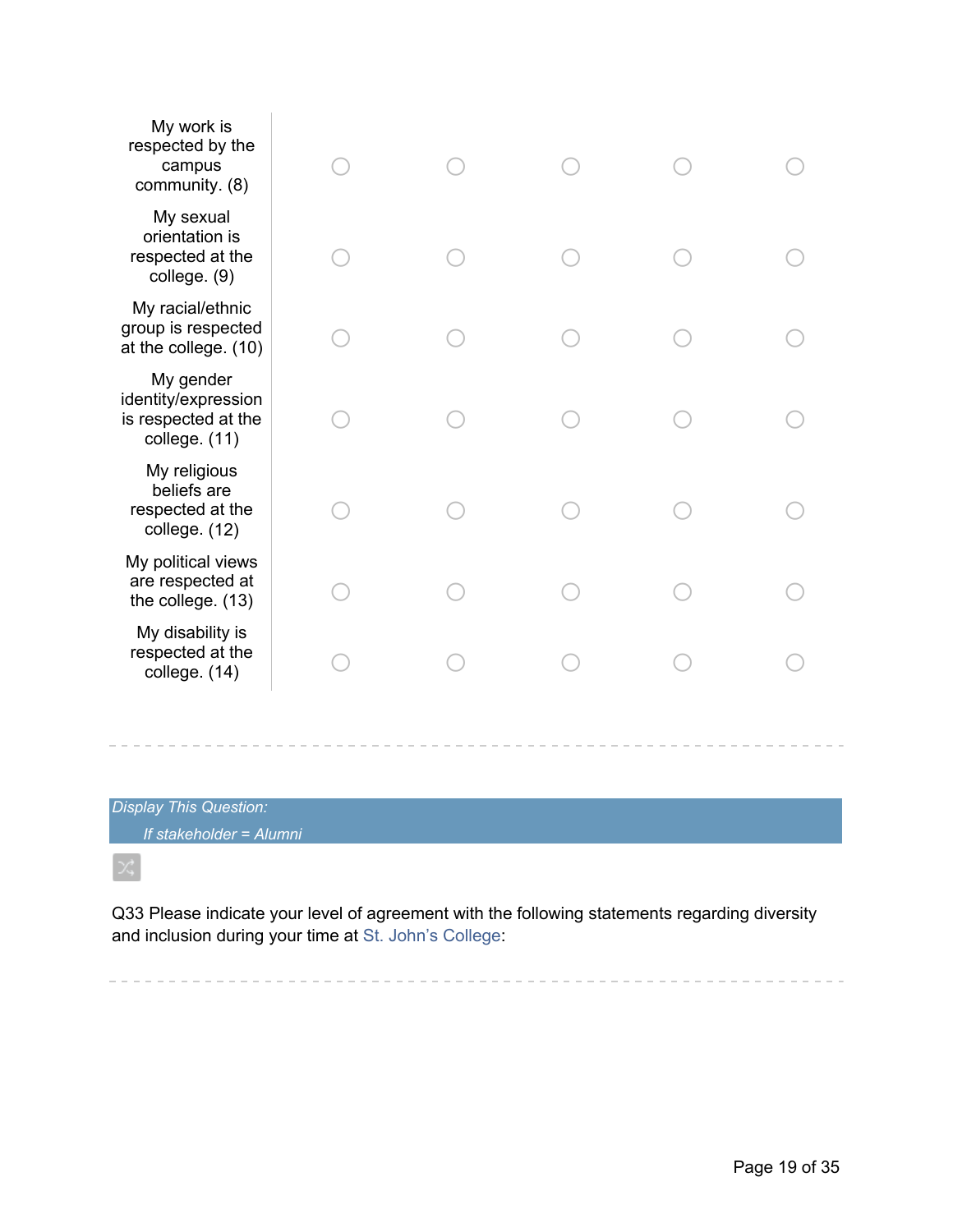| <b>Display This Question:</b>            |
|------------------------------------------|
| If stakeholder = non-instructional staff |
| Or stakeholder = Instructional           |
| Or stakeholder $=$ Other                 |
| Or stakeholder = Student                 |
|                                          |

Q34 Please indicate your level of agreement with the following statements regarding diversity and inclusion at St. John's College:

Q35 Please indicate your level of agreement with the following statements regarding diversity and inclusion [during your time] at St. John's College: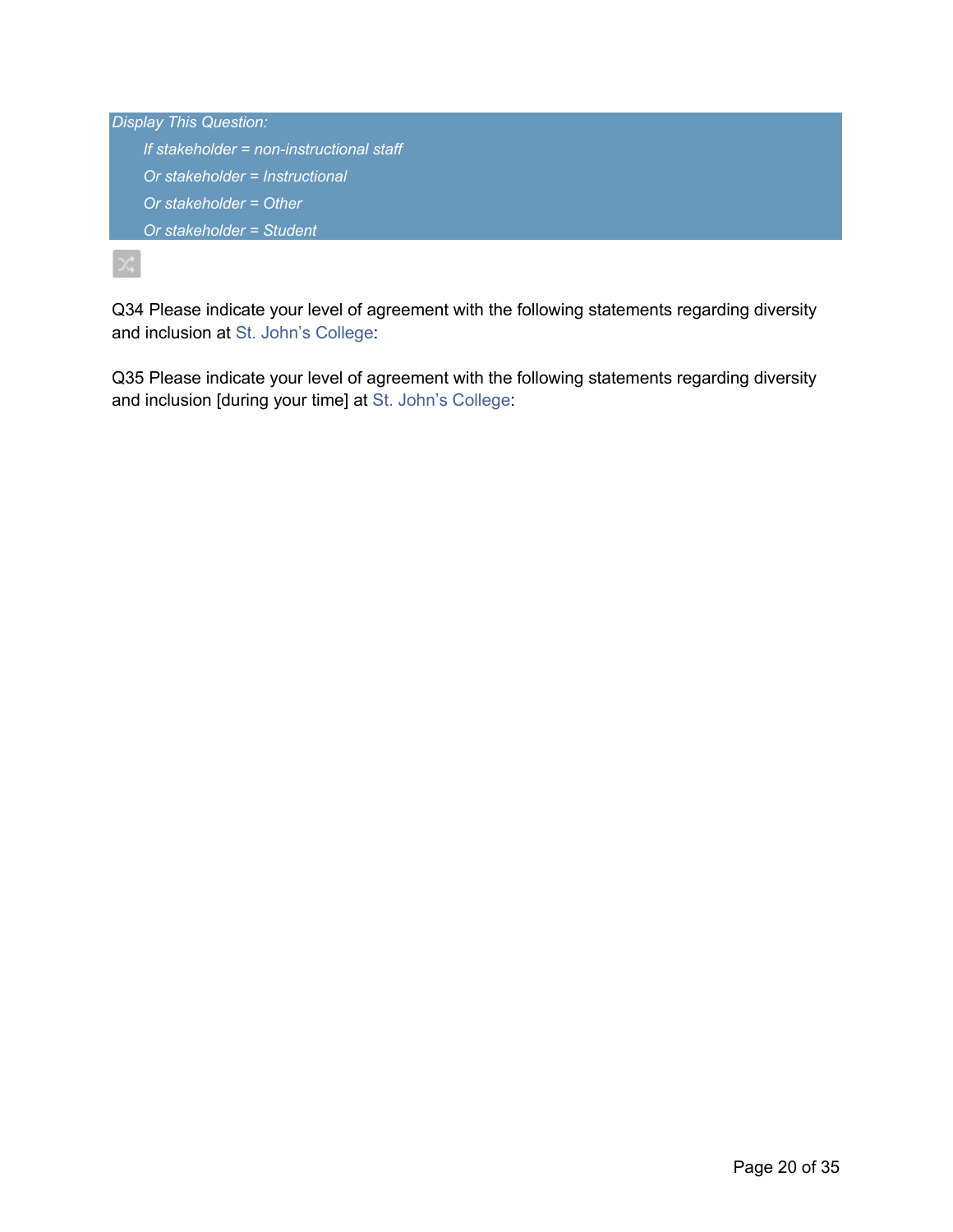| The college community<br>is comfortable<br>discussing questions<br>related to diverse<br>backgrounds, identity<br>and cultural<br>experience. (1)<br><b>Discussing questions</b><br>related to diverse<br>backgrounds, identity<br>and cultural experience<br>is an important part of<br>the work of a St. John's<br>education. (2)<br>Issues of diverse<br>backgrounds, identity<br>and cultural experience<br>are a distraction from<br>the main work of a St.<br>John's education. (3)<br>Members of the St.<br>John's community<br>should be willing to<br>engage in discussions<br>related to diverse<br>backgrounds, identity<br>and cultural<br>experience, if students |                          | Strongly<br>disagree<br>(1) | Disagree<br>(2) | Neither agree<br>nor disagree<br>(3) | (4)<br>Agree | Strongly agree<br>(5) |
|--------------------------------------------------------------------------------------------------------------------------------------------------------------------------------------------------------------------------------------------------------------------------------------------------------------------------------------------------------------------------------------------------------------------------------------------------------------------------------------------------------------------------------------------------------------------------------------------------------------------------------------------------------------------------------|--------------------------|-----------------------------|-----------------|--------------------------------------|--------------|-----------------------|
|                                                                                                                                                                                                                                                                                                                                                                                                                                                                                                                                                                                                                                                                                |                          |                             |                 |                                      |              |                       |
|                                                                                                                                                                                                                                                                                                                                                                                                                                                                                                                                                                                                                                                                                |                          |                             |                 |                                      |              |                       |
|                                                                                                                                                                                                                                                                                                                                                                                                                                                                                                                                                                                                                                                                                |                          |                             |                 |                                      |              |                       |
| their full inclusion in a<br>St. John's education.<br>(4)                                                                                                                                                                                                                                                                                                                                                                                                                                                                                                                                                                                                                      | consider it essential to |                             |                 |                                      |              |                       |

Page Break —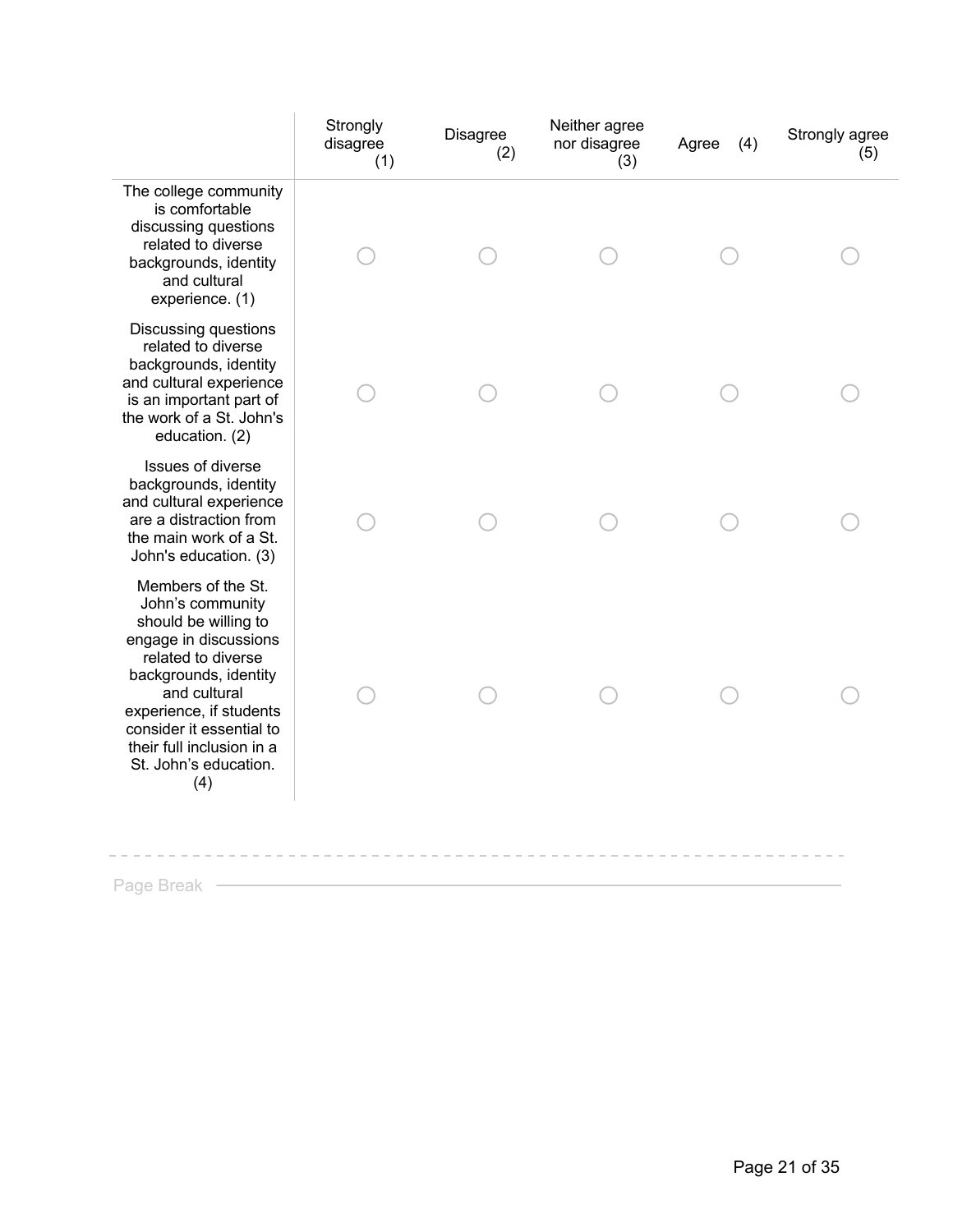*Display This Question: If stakeholder = Alumni*

Q36 Please indicate your level of agreement with the following statements regarding discussion of harassment, discrimination, and representation during your time at St. John's College:



Q37 Please indicate your level of agreement with the following statements regarding discussion of harassment, discrimination, and representation at St. John's College:



Q38 Please indicate your level of agreement with the following statements regarding discussion of harassment and discrimination [during your time] at St. John's College: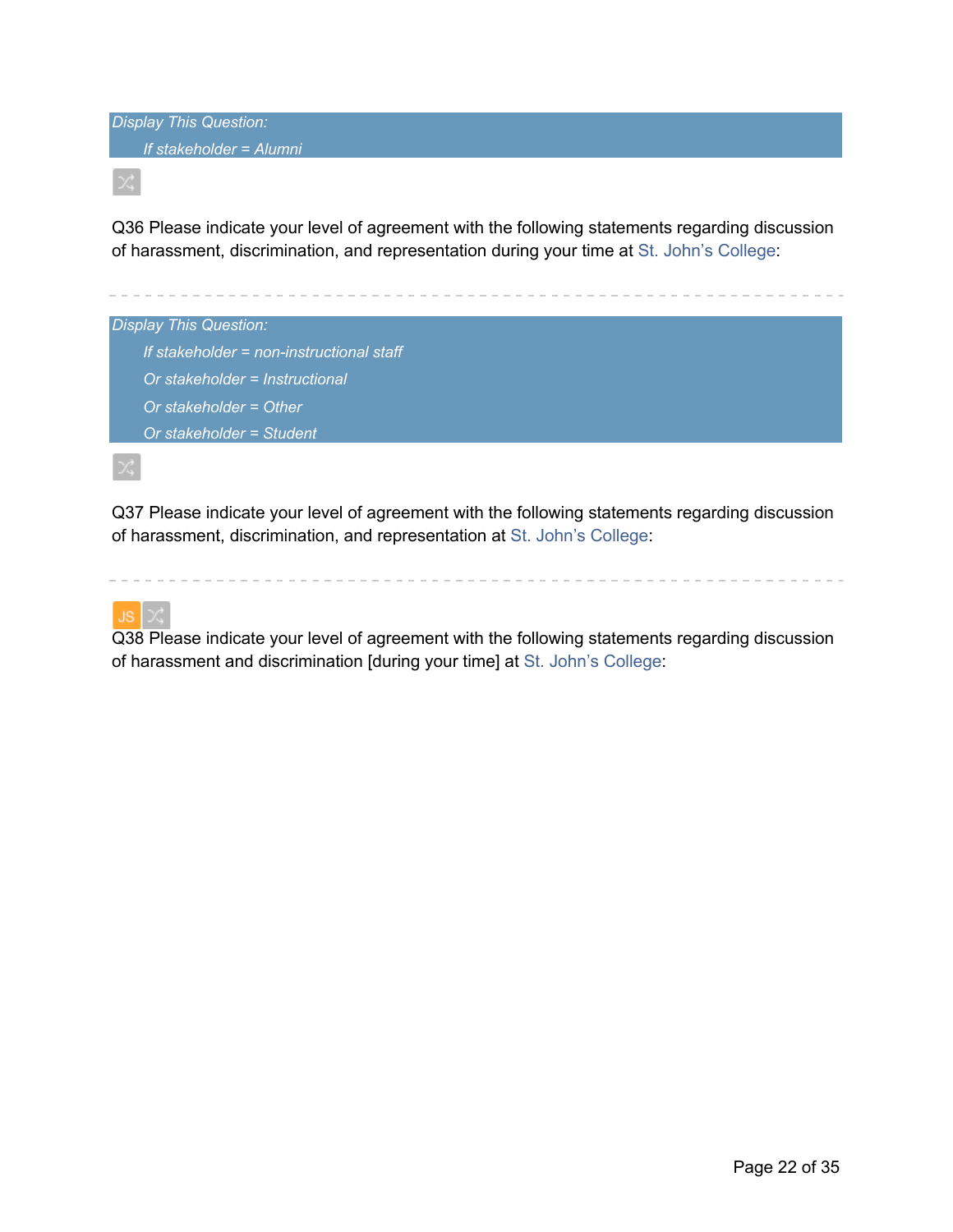|                                                                                                                                                     | Strongly<br>disagree<br>(1) | <b>Disagree</b><br>(2) | <b>Neither</b><br>agree nor<br>disagree<br>(3) | Agree (4) | Strongly<br>agree $(5)$ |
|-----------------------------------------------------------------------------------------------------------------------------------------------------|-----------------------------|------------------------|------------------------------------------------|-----------|-------------------------|
| Individuals<br>with a<br>concern about<br>harassment or<br>discrimination<br>know where<br>and how to<br>report that<br>concern. (1)                |                             |                        |                                                |           |                         |
| The college<br>takes<br>appropriate<br>action in<br>response to<br>incidents of<br>discrimination.<br>(2)                                           |                             |                        |                                                |           |                         |
| Members of<br>the St. John's<br>community<br>feel safe<br>bringing up<br>topics related<br>to diversity<br>and inclusion<br>with<br>leadership. (3) |                             |                        |                                                |           |                         |
| Members of<br>the St. John's<br>community<br>feel safe<br>bringing up<br>topics related<br>to diversity<br>and inclusion<br>with tutors. $(4)$      |                             |                        |                                                |           |                         |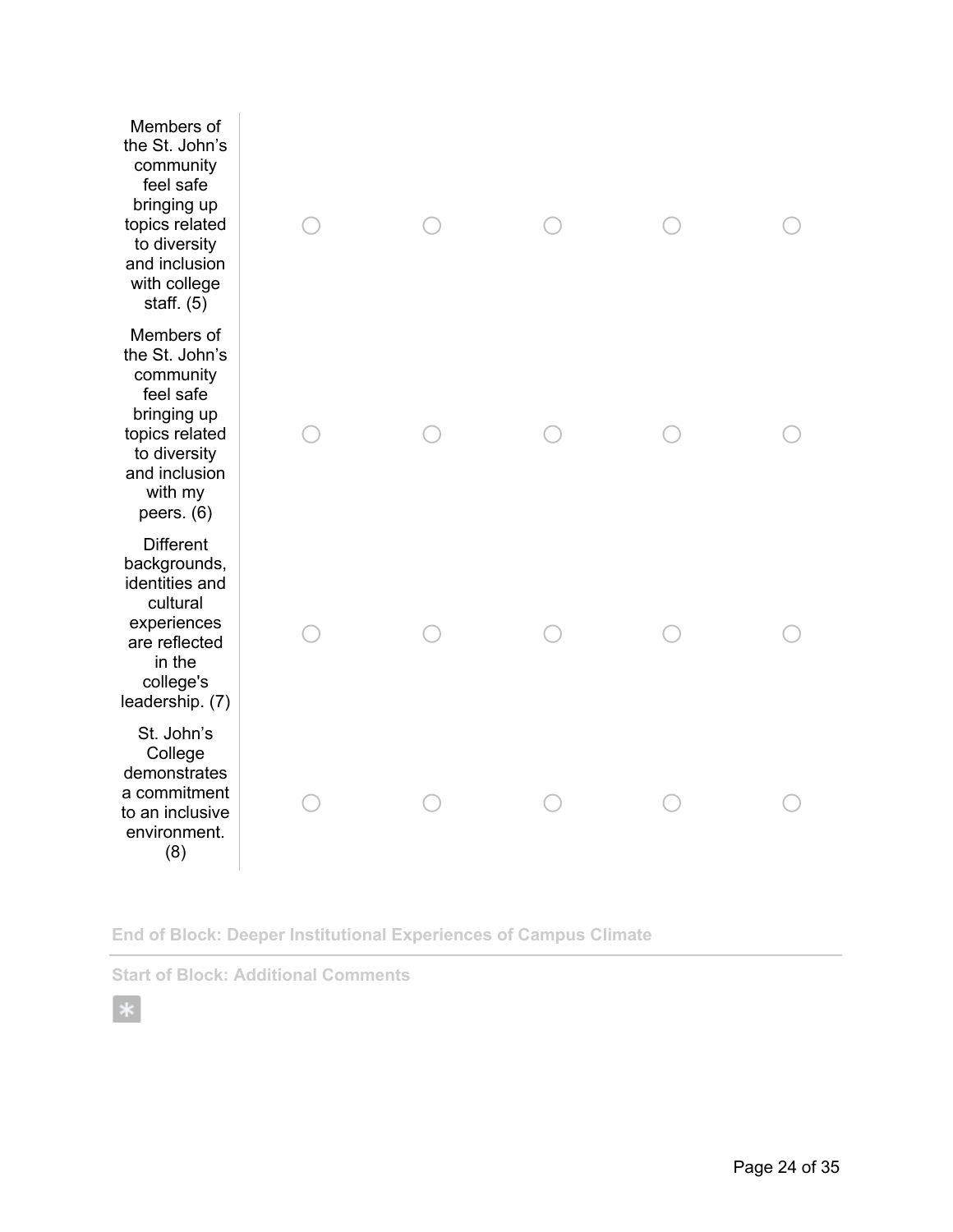Q39 Please tell us about any challenges you may have faced relating to diversity and inclusion at St. John's College.

Q40 Please tell us anything else you wish about how St. John's College addresses diversity and inclusion.

 $\mathcal{L}_\text{max}$  , and the contribution of the contribution of the contribution of the contribution of the contribution of the contribution of the contribution of the contribution of the contribution of the contribution of t

 $\mathcal{L}_\text{max} = \mathcal{L}_\text{max} = \mathcal{L}_\text{max} = \mathcal{L}_\text{max} = \mathcal{L}_\text{max} = \mathcal{L}_\text{max} = \mathcal{L}_\text{max} = \mathcal{L}_\text{max} = \mathcal{L}_\text{max} = \mathcal{L}_\text{max} = \mathcal{L}_\text{max} = \mathcal{L}_\text{max} = \mathcal{L}_\text{max} = \mathcal{L}_\text{max} = \mathcal{L}_\text{max} = \mathcal{L}_\text{max} = \mathcal{L}_\text{max} = \mathcal{L}_\text{max} = \mathcal{$ 

 $\mathcal{L}_\text{max} = \mathcal{L}_\text{max} = \mathcal{L}_\text{max} = \mathcal{L}_\text{max} = \mathcal{L}_\text{max} = \mathcal{L}_\text{max} = \mathcal{L}_\text{max} = \mathcal{L}_\text{max} = \mathcal{L}_\text{max} = \mathcal{L}_\text{max} = \mathcal{L}_\text{max} = \mathcal{L}_\text{max} = \mathcal{L}_\text{max} = \mathcal{L}_\text{max} = \mathcal{L}_\text{max} = \mathcal{L}_\text{max} = \mathcal{L}_\text{max} = \mathcal{L}_\text{max} = \mathcal{$ 

 $\mathcal{L}_\text{max} = \mathcal{L}_\text{max} = \mathcal{L}_\text{max} = \mathcal{L}_\text{max} = \mathcal{L}_\text{max} = \mathcal{L}_\text{max} = \mathcal{L}_\text{max} = \mathcal{L}_\text{max} = \mathcal{L}_\text{max} = \mathcal{L}_\text{max} = \mathcal{L}_\text{max} = \mathcal{L}_\text{max} = \mathcal{L}_\text{max} = \mathcal{L}_\text{max} = \mathcal{L}_\text{max} = \mathcal{L}_\text{max} = \mathcal{L}_\text{max} = \mathcal{L}_\text{max} = \mathcal{$ 

 $\mathcal{L}_\text{max} = \mathcal{L}_\text{max} = \mathcal{L}_\text{max} = \mathcal{L}_\text{max} = \mathcal{L}_\text{max} = \mathcal{L}_\text{max} = \mathcal{L}_\text{max} = \mathcal{L}_\text{max} = \mathcal{L}_\text{max} = \mathcal{L}_\text{max} = \mathcal{L}_\text{max} = \mathcal{L}_\text{max} = \mathcal{L}_\text{max} = \mathcal{L}_\text{max} = \mathcal{L}_\text{max} = \mathcal{L}_\text{max} = \mathcal{L}_\text{max} = \mathcal{L}_\text{max} = \mathcal{$ 

**End of Block: Additional Comments**

**Start of Block: Diversity Initiative Suggestions from the Community**

 $\ast$ 

Q41 Over the past few months, students and alumni have raised the need for diversity initiatives at St. John's College and have suggested a number of them. We are interested to know how the members of our community view these suggestions. How important do you consider the community-proposed initiatives below for fostering inclusivity? How important do you consider the community-proposed initiatives below for fostering inclusivity?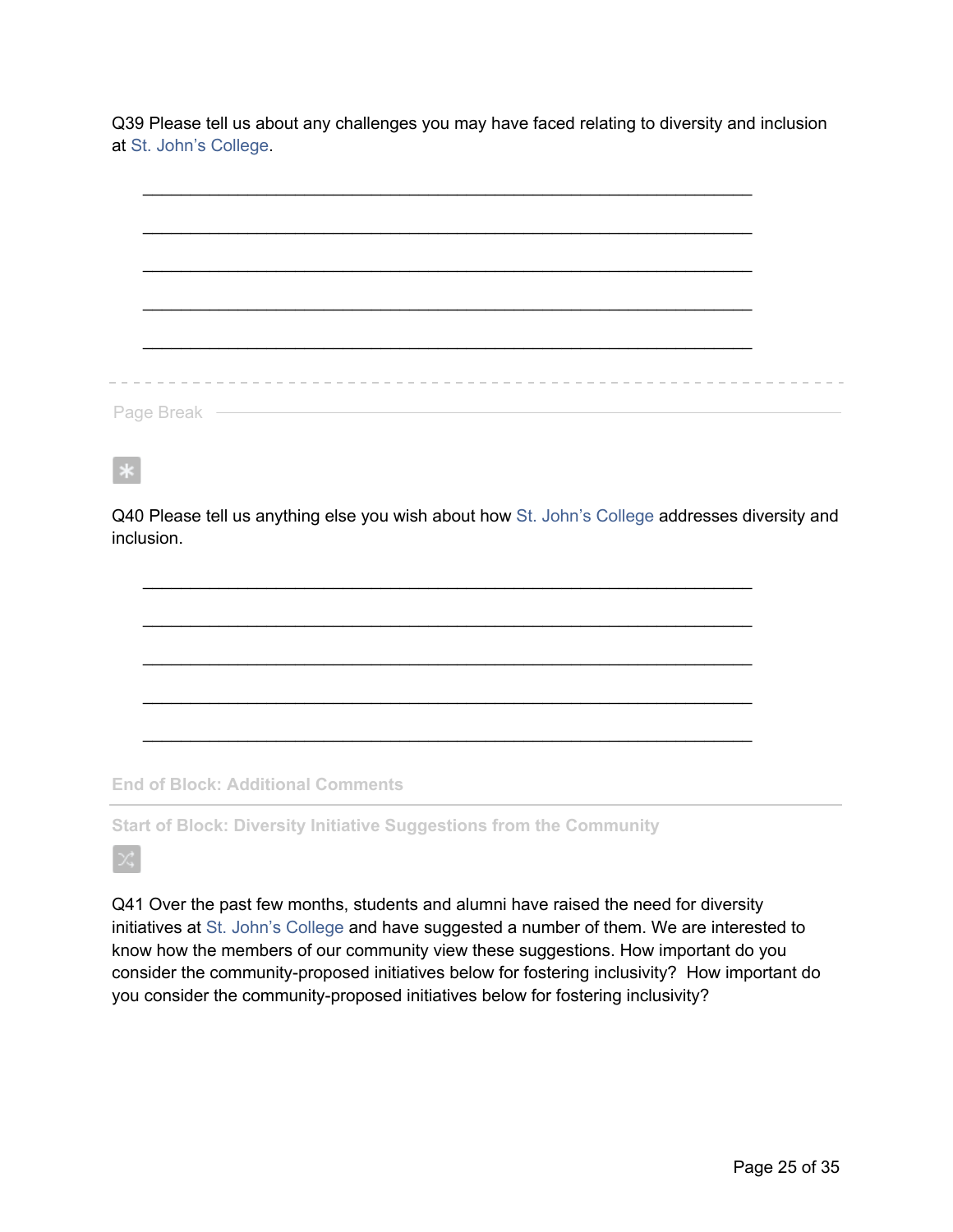|                                                                                                                                                                                   | Not at all<br>important (1) | Slightly<br>important (2) | Moderately<br>important (3) | Very<br>important (4) | Extremely<br>important (5) |
|-----------------------------------------------------------------------------------------------------------------------------------------------------------------------------------|-----------------------------|---------------------------|-----------------------------|-----------------------|----------------------------|
| Training for<br>faculty and<br>staff to<br>mitigate bias<br>and increase<br>cultural<br>competency.<br>(1)                                                                        |                             |                           |                             |                       |                            |
| Training for<br>students to<br>mitigate bias<br>and increase<br>cultural<br>competency.<br>(2)                                                                                    |                             |                           |                             |                       |                            |
| Establishment<br>of a grievance<br>system for<br>complaints<br>regarding<br>bias. $(3)$                                                                                           |                             |                           |                             |                       |                            |
| Establishment<br>of oversight<br>bodies on<br>both<br>campuses to<br>assess and<br>oversee<br>diversity<br>initiatives. (4)                                                       |                             |                           |                             |                       |                            |
| Programs to<br>increase<br>retention<br>(mentorship,<br>advocacy,<br>academic<br>support) of<br>BIPOC,<br>LGBTQ+,<br>disabled and<br>other under-<br>represented<br>students. (5) |                             |                           |                             |                       |                            |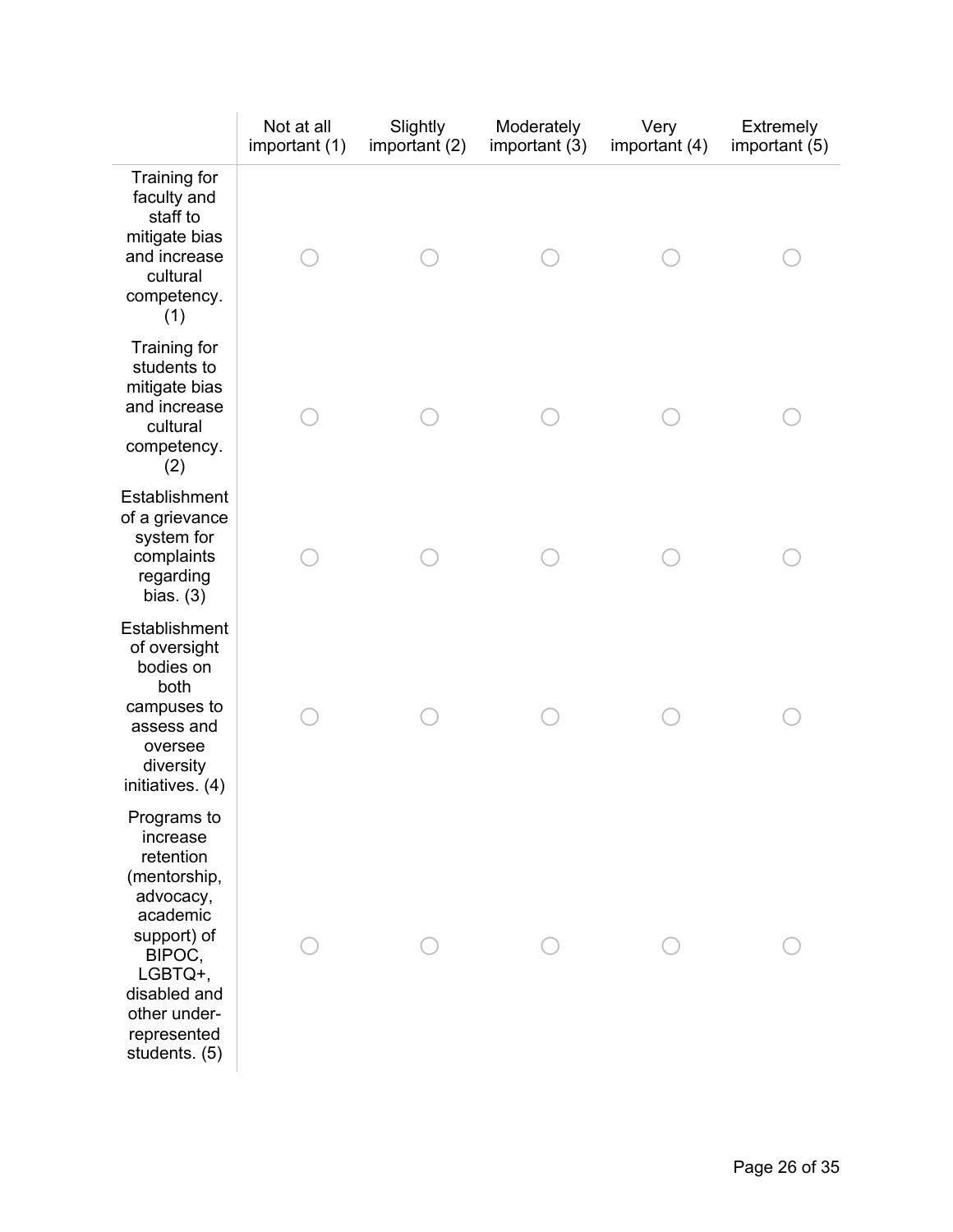| Increasing<br>diversity of<br>authors in the<br>curriculum.<br>(6)                                                            |  |  |  |
|-------------------------------------------------------------------------------------------------------------------------------|--|--|--|
| Increasing<br>diversity of<br>staff, faculty,<br>and college<br>leadership.<br>(7)                                            |  |  |  |
| Supporting<br>the formation<br>of student<br>groups such<br>as a Black<br><b>Student</b><br>Union and<br>other groups.<br>(8) |  |  |  |

# $\mathbf{k}$

Q42 The list above is not intended to be an exhaustive list of possible actions but represents much of what has been received from the community. If you feel there are other issues that are not listed or want to submit recommendations about diversity, **please use the space below to offer any suggestions or comments. Please provide importance ratings for any suggested initiatives as above (Not at all important, slightly important, moderately important, very important, or extremely important).** Your input is an important part of our preliminary steps in gathering information from the community.

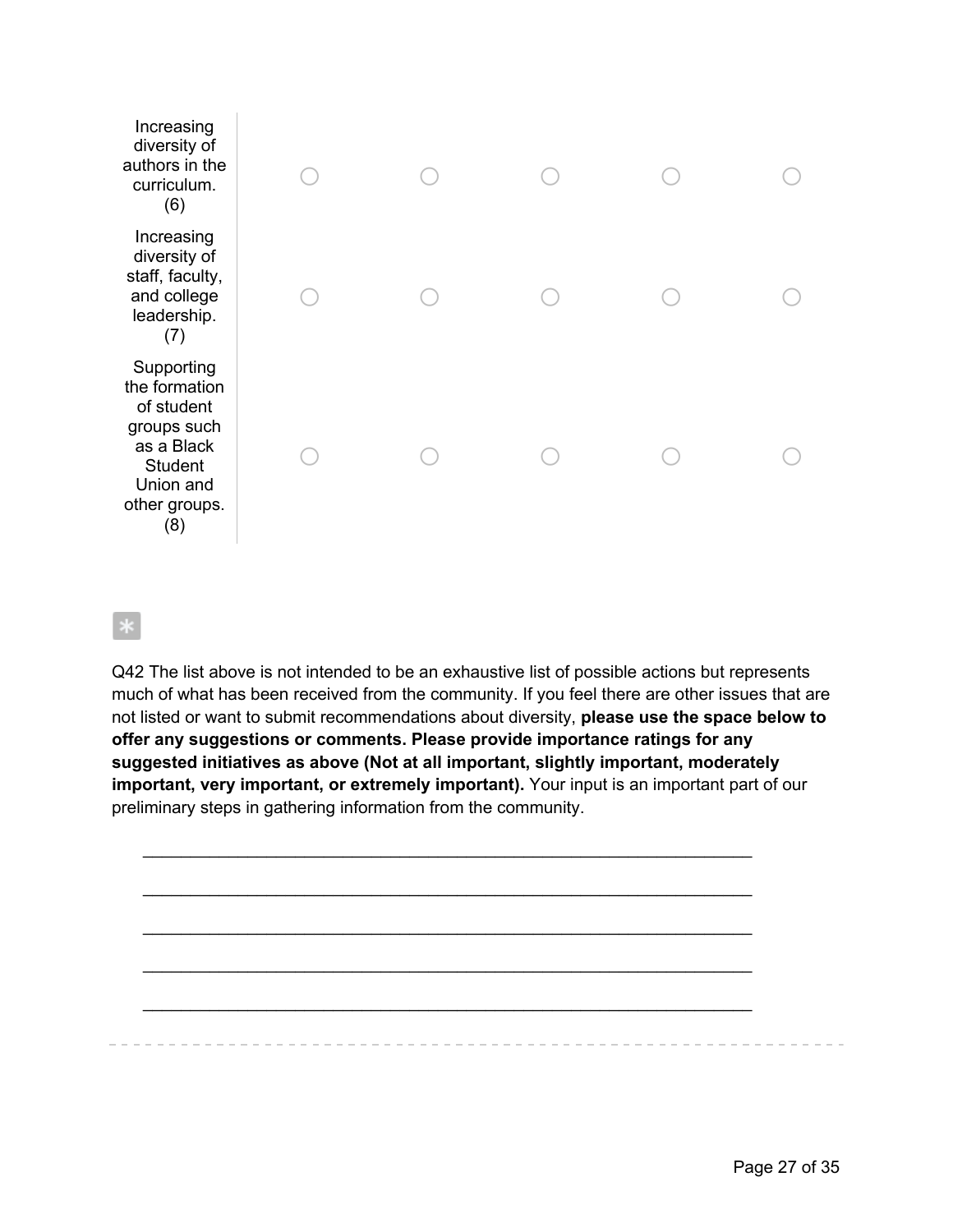**End of Block: Diversity Initiative Suggestions from the Community**

**Start of Block: Demographics**

*Display This Question:*

*If stakeholder = Alumni*

# Q43 Which campus did you attend?

*Display This Question:*

*If stakeholder = Student*

## Q44 Which campus do you attend?

*Display This Question: If stakeholder = Alumni Or stakeholder = Student*

Q45 Which campus [do/did] you attend?

 $\bigcirc$  Santa Fe (5)

 $\bigcirc$  Both (6)

*Display This Question: If stakeholder = non-instructional staff Or stakeholder = Instructional*

## Q46 On which campus are you based?

 $\bigcirc$  Annapolis (1)

 $\bigcirc$  Santa Fe (2)

the contract of the contract of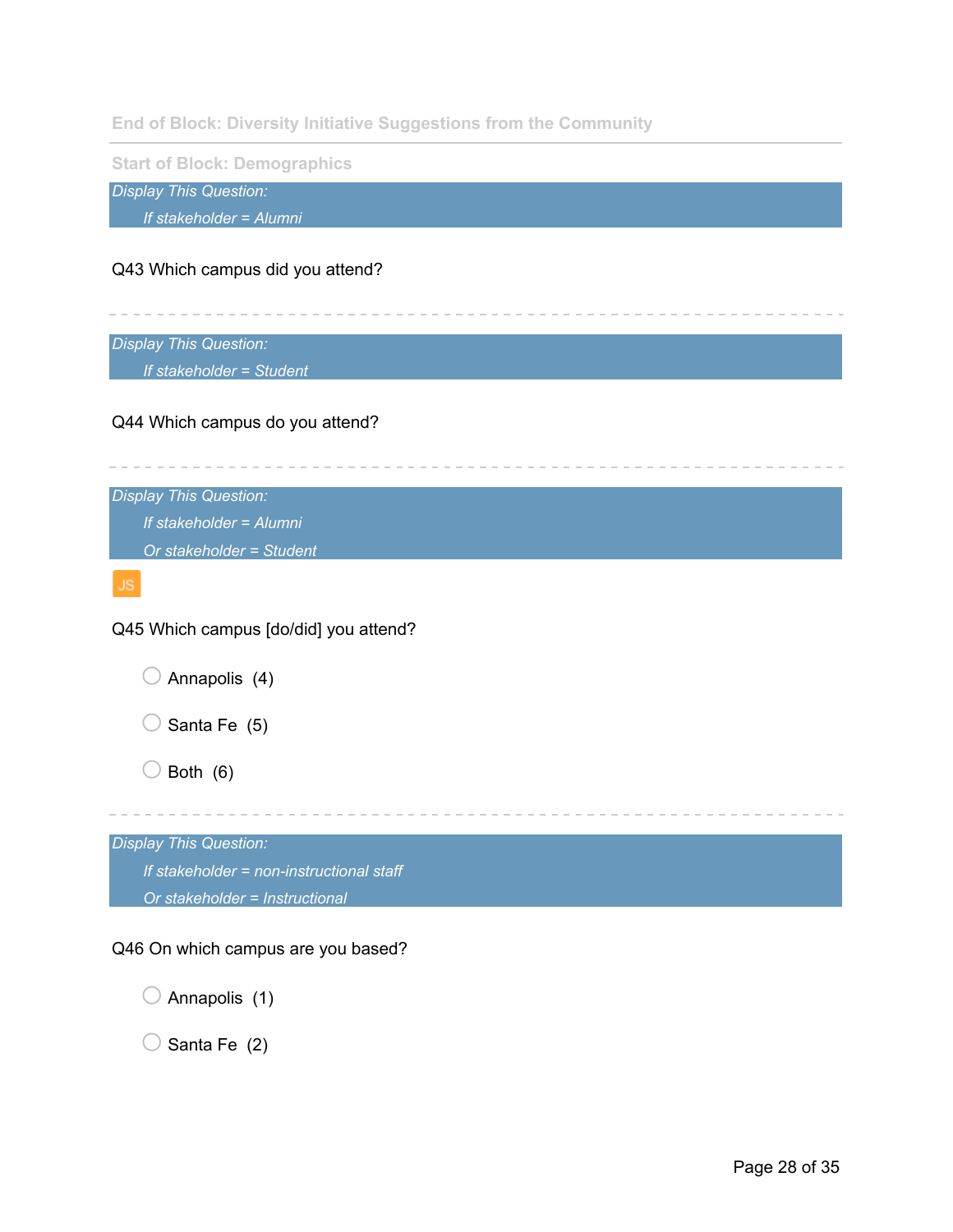Q47 What was the last year you were enrolled at the college?



 $\mathcal{L}_\text{max} = \mathcal{L}_\text{max} = \mathcal{L}_\text{max} = \mathcal{L}_\text{max} = \mathcal{L}_\text{max} = \mathcal{L}_\text{max} = \mathcal{L}_\text{max} = \mathcal{L}_\text{max} = \mathcal{L}_\text{max} = \mathcal{L}_\text{max} = \mathcal{L}_\text{max} = \mathcal{L}_\text{max} = \mathcal{L}_\text{max} = \mathcal{L}_\text{max} = \mathcal{L}_\text{max} = \mathcal{L}_\text{max} = \mathcal{L}_\text{max} = \mathcal{L}_\text{max} = \mathcal{$ 

*Display This Question:*

*If stakeholder = Student*

Q49 Please list your anticipated graduation year: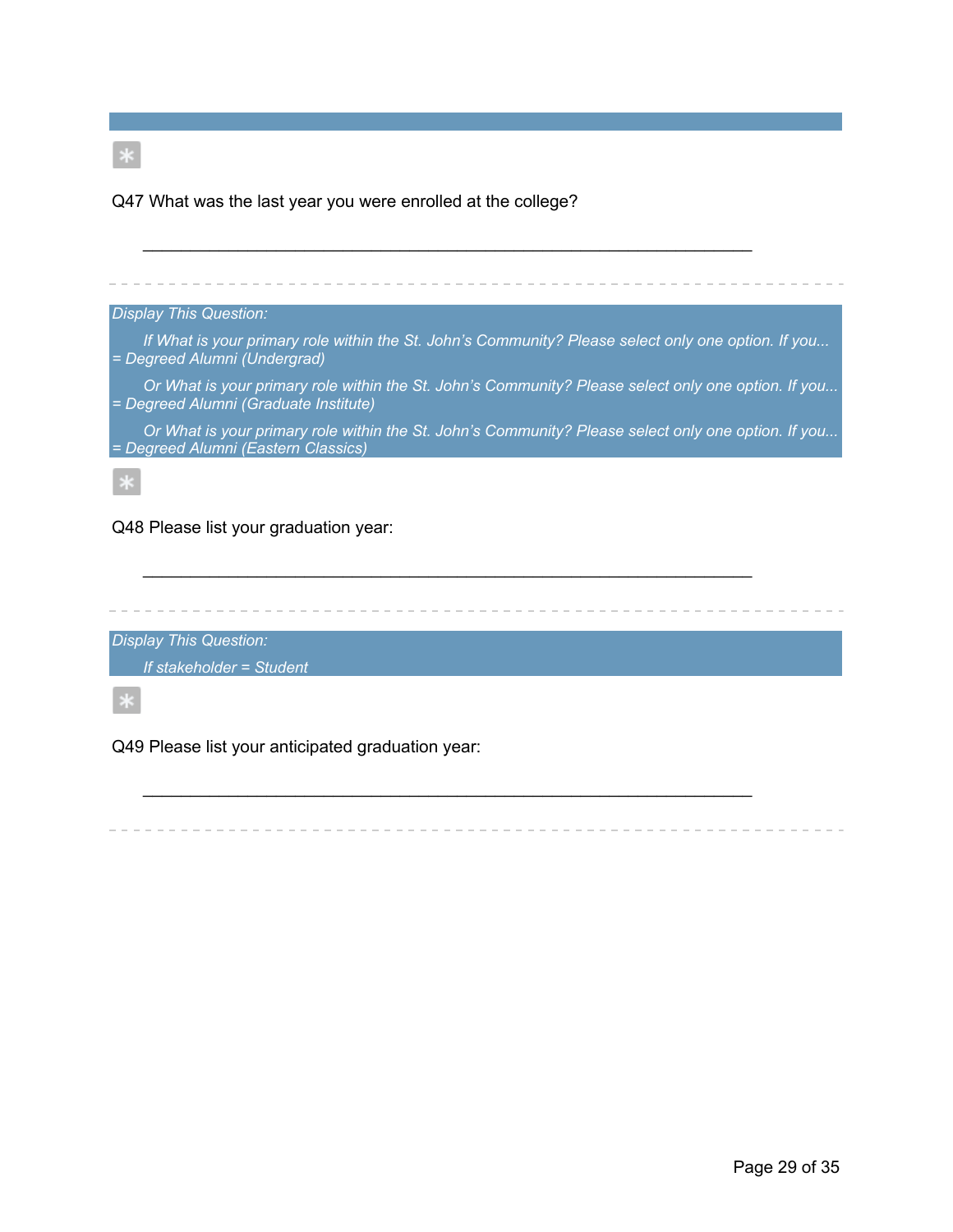Q51 With which of the following genders do you identify? *Please select all that apply.*

| Male $(1)$                          |
|-------------------------------------|
| Female (2)                          |
| Transgender (3)                     |
| Genderqueer (4)                     |
| Self-identify (please specify): (5) |
| Prefer not to answer (6)            |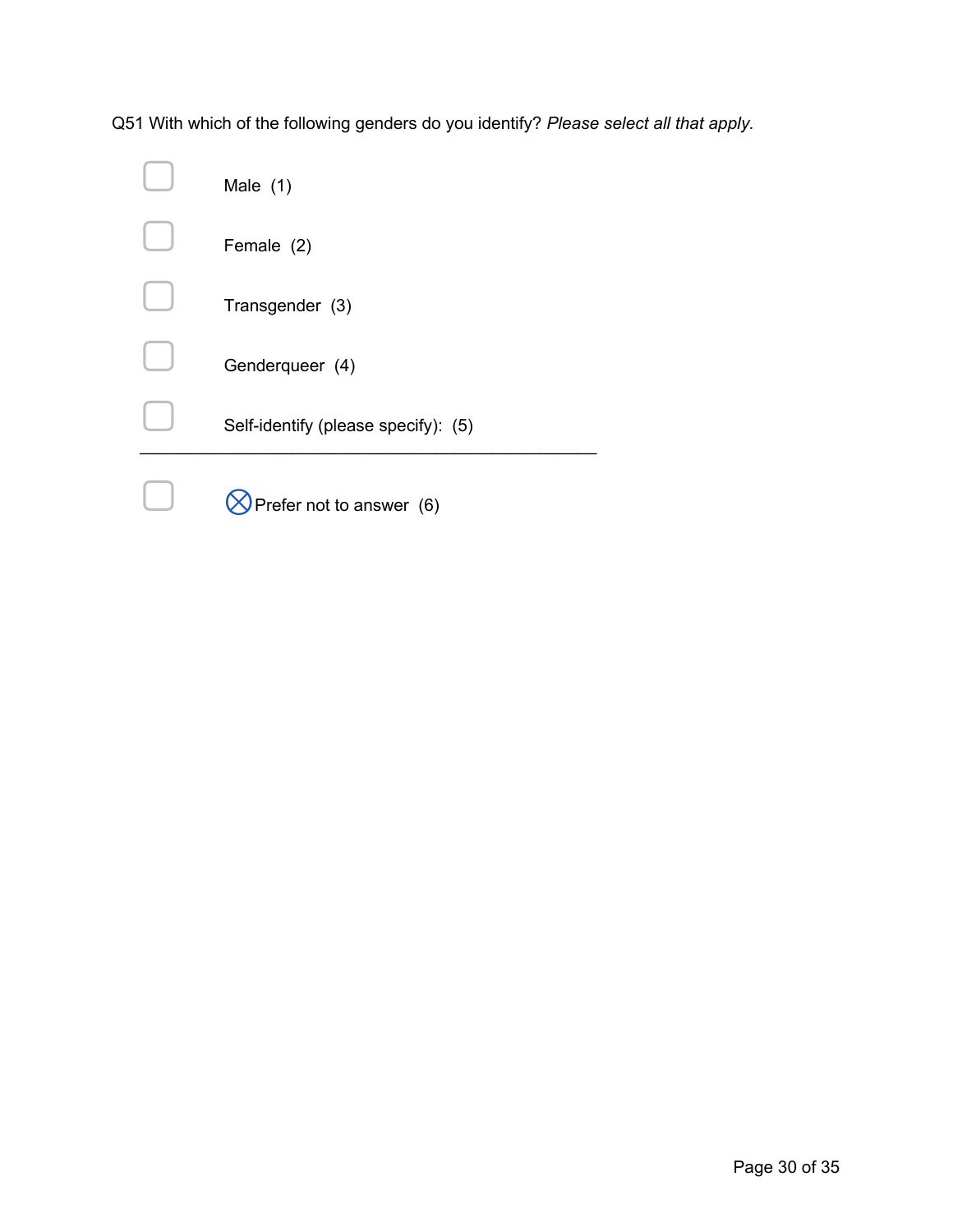Q52 What is your sexual orientation? *Please select all that apply.*

|                        | Bisexual (1)                        |
|------------------------|-------------------------------------|
|                        | Fluid (2)                           |
|                        | Gay (3)                             |
|                        | Heterosexual (4)                    |
|                        | Lesbian (5)                         |
|                        | Queer (6)                           |
|                        | Questioning (7)                     |
|                        | Self-identify (please specify): (8) |
|                        | Prefer not to answer $(9)$          |
| Display This Question: |                                     |
|                        | If stakeholder = Student            |
|                        |                                     |

Q53 Are you an international student?

*Display This Question: If stakeholder = Alumni*

÷.

Q54 Were you an international student?

-------------------------

 $\mathcal{L}_{\mathcal{A}}(x) = \mathcal{L}_{\mathcal{A}}(x) + \mathcal{L}_{\mathcal{A}}(x)$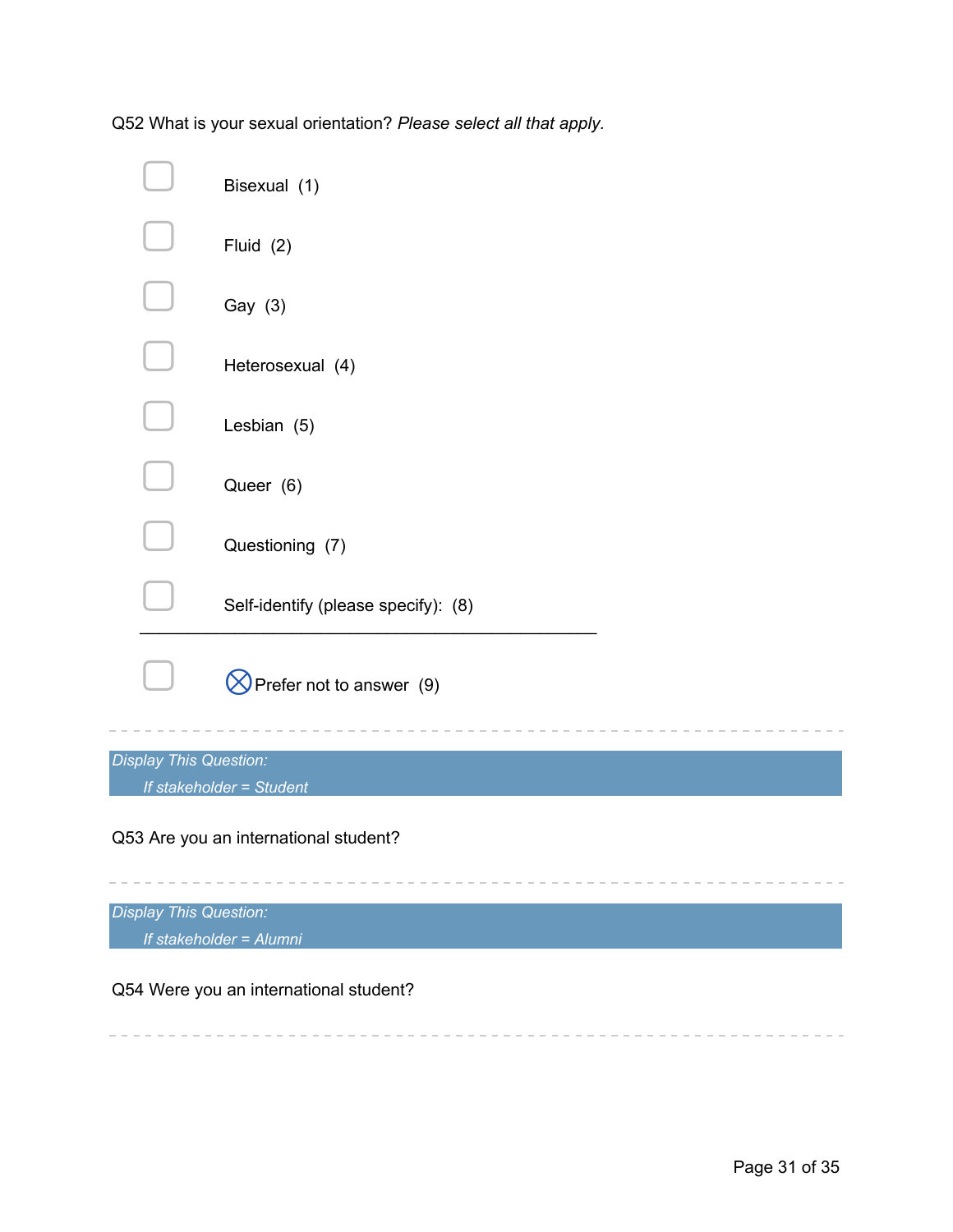| <b>Display This Question:</b>                                                                      |
|----------------------------------------------------------------------------------------------------|
| If stakeholder = Alumni                                                                            |
| Or stakeholder = Student                                                                           |
| JS.                                                                                                |
| Q55 [Are/Were] you an international student?                                                       |
| Yes $(1)$                                                                                          |
| No $(2)$                                                                                           |
|                                                                                                    |
| Q56 Which of the following best describes the educational experience of your<br>parents/guardians? |
| Neither parent/guardian attended college (1)                                                       |
| Neither parent/guardian has a four-year degree but one or both attended college<br>(2)             |
| One or both parents/guardians have four-year degrees (3)                                           |
| Prefer not to answer (4)                                                                           |
|                                                                                                    |
| Page Break                                                                                         |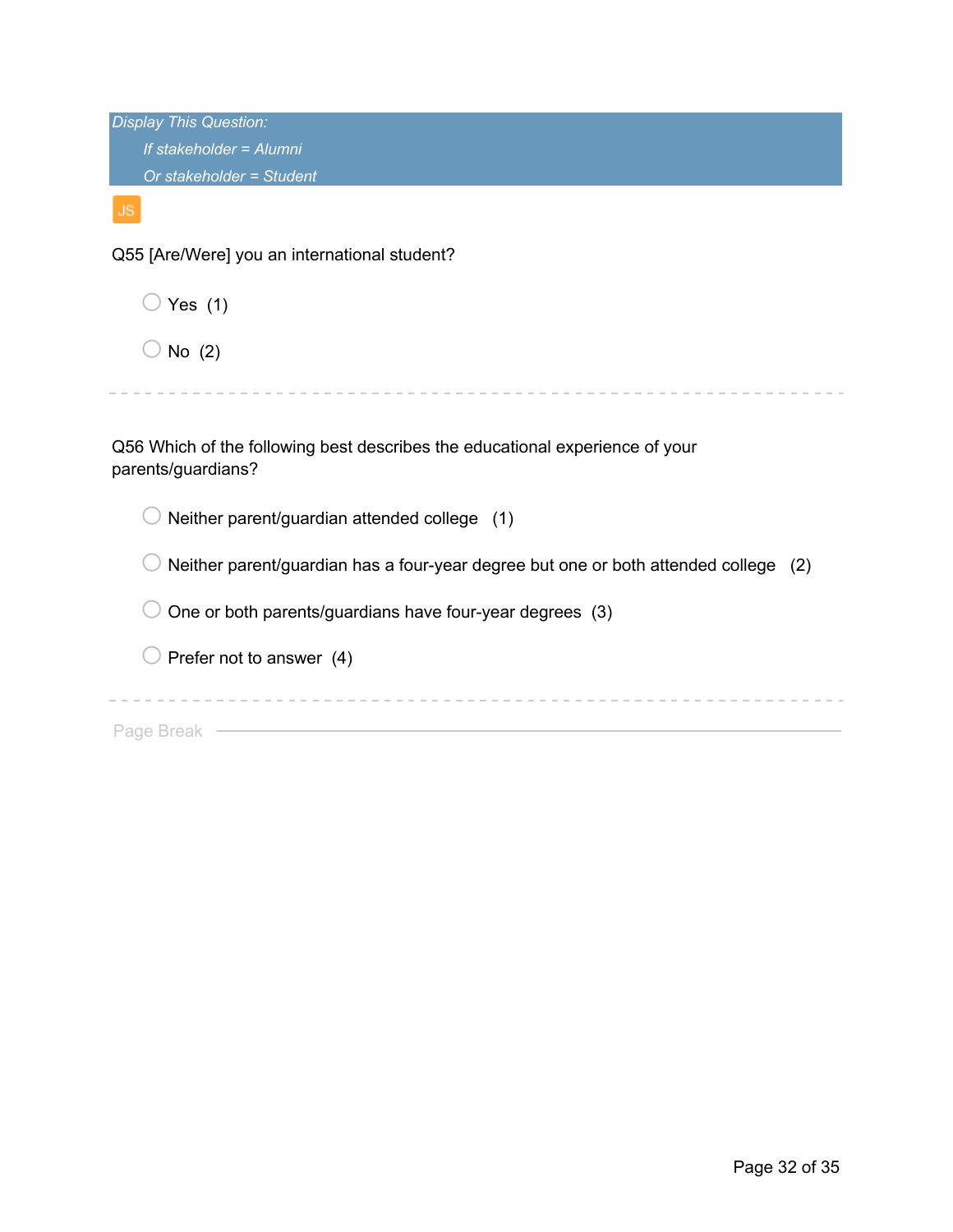Q57 With which of the following races/ethnicities do you identify? *Please select all that apply.*

| American Indian or Alaskan Native (1)                  |
|--------------------------------------------------------|
| Asian or Asian American (2)                            |
| Black or African American (3)                          |
| Hispanic or Latinx (4)                                 |
| Middle Eastern or North African (5)                    |
| Native Hawai'ian or Pacific Islander (6)               |
| White (7)                                              |
| Other race, ethnicity, or origin (please specify): (8) |
| Prefer not to answer (9)                               |
|                                                        |

Q58 Do you have a disability?

 $\bigcirc$  Yes (1)

 $\bigcirc$  No (2)

 $\bigcirc$  Prefer not to respond (3)

Page Break – Entertainment of the Break of the Break of the Break of the Break of the Break of the Break of the Break of the Break of the Break of the Break of the Break of the Break of the Break of the Break of the Break

 $\sim$   $-$ 

 $\cdots \cdots \cdots \cdots \cdots \cdots \cdots \cdots \cdots \cdots$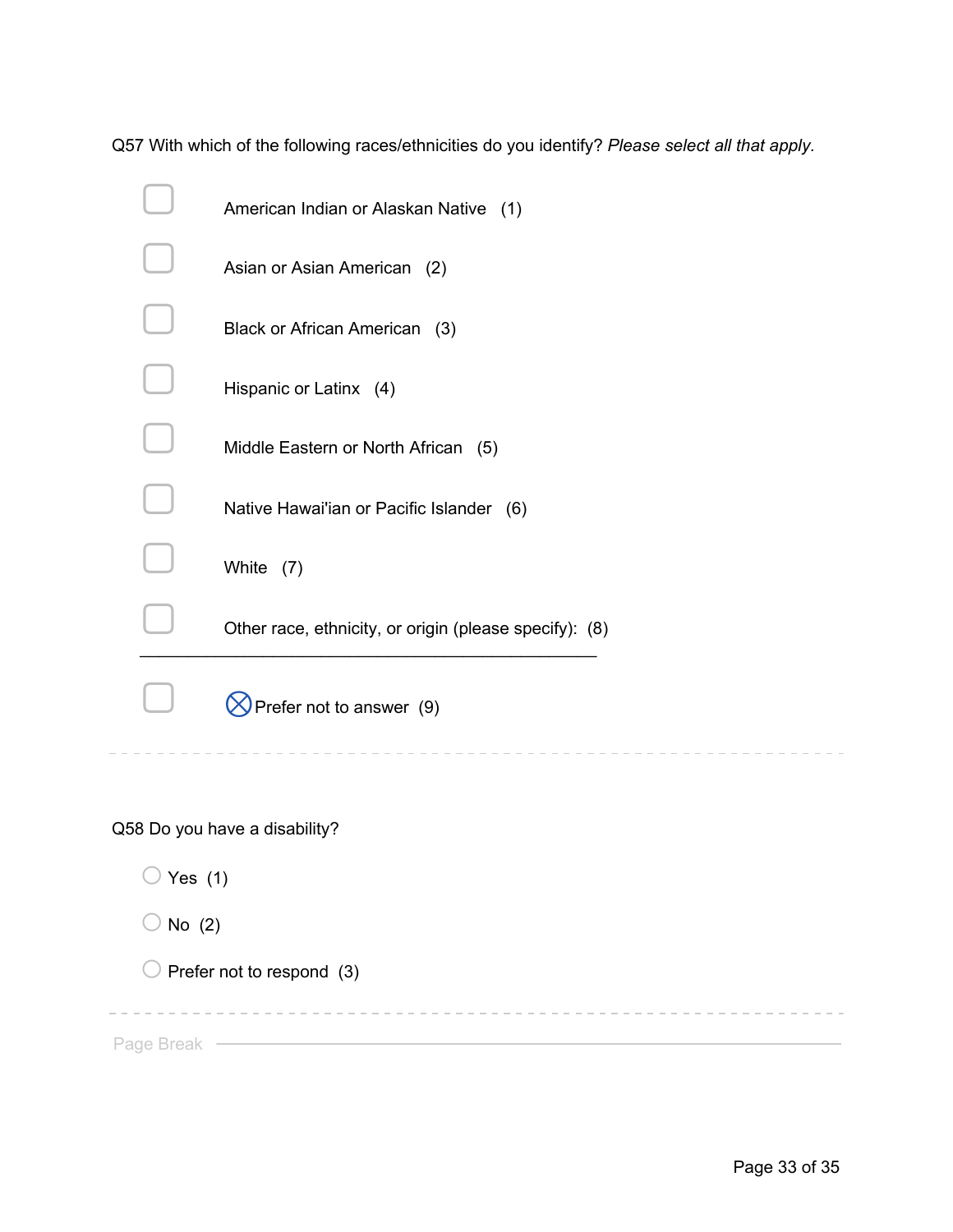*If Do you have a disability? = Yes*

Q59 Please specify your disability. *Please select all that apply.*

|            | Autism/autism spectrum (1)                |
|------------|-------------------------------------------|
|            | Emotional or psychological impairment (2) |
|            | Hearing impairment (3)                    |
|            | Orthopedic impairment (4)                 |
|            | Specific learning disability (5)          |
|            | Speech or language impairment (6)         |
|            | Traumatic brain injury (7)                |
|            | Visual impairment (8)                     |
|            | Other (please specify): (9)               |
|            | Prefer not to answer (10)                 |
| Page Break |                                           |